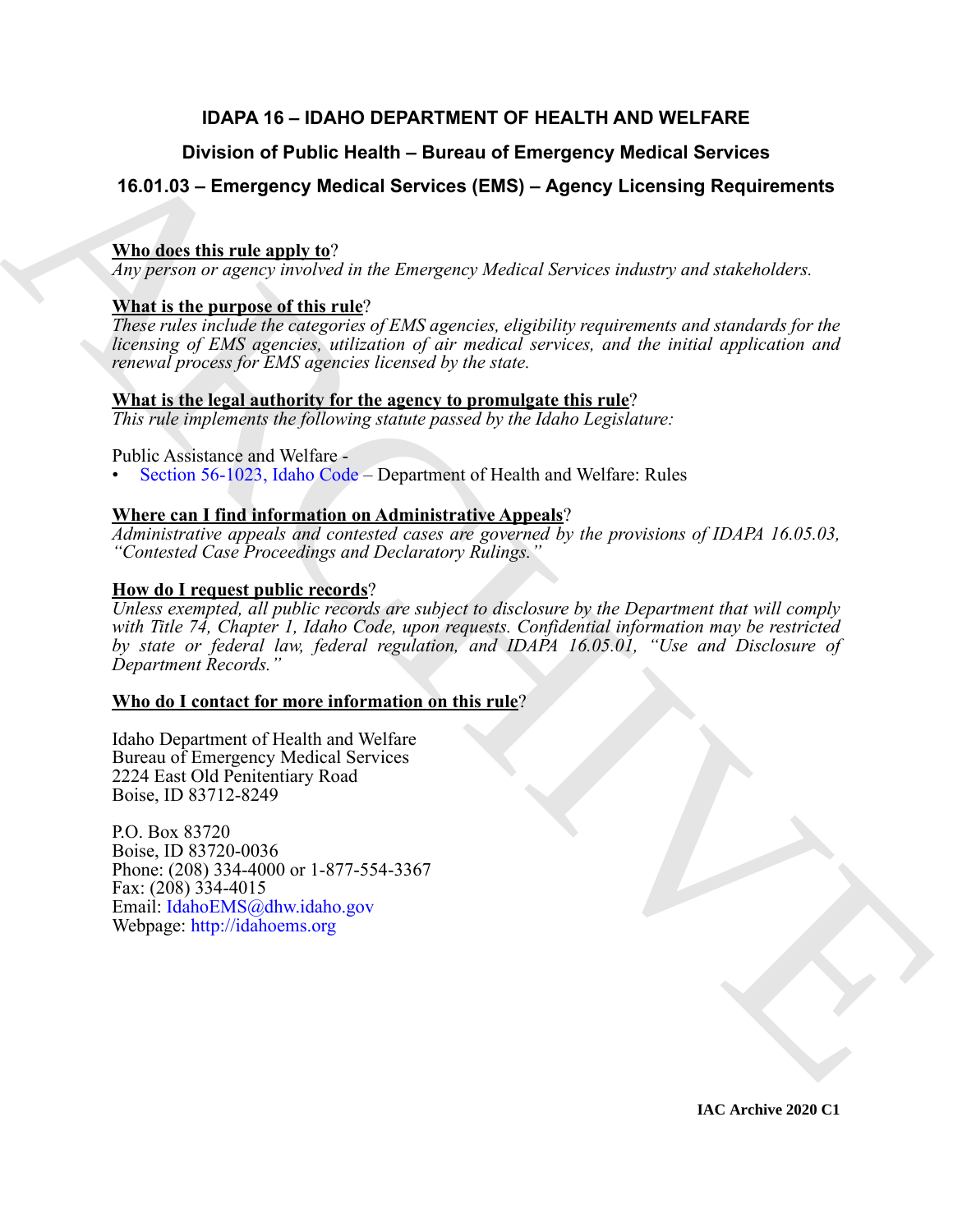# *Table of Contents*

# **16.01.03 – Emergency Medical Services (EMS) – Agency Licensing Requirements**

| 16.01.03 - Emergency Medical Services (EMS) - Agency Licensing             |  |
|----------------------------------------------------------------------------|--|
| <b>Requirements</b>                                                        |  |
|                                                                            |  |
|                                                                            |  |
|                                                                            |  |
|                                                                            |  |
|                                                                            |  |
|                                                                            |  |
| 075. Investigation Of Complaints For EMS Licensing Violations.  5          |  |
|                                                                            |  |
|                                                                            |  |
| <b>EMS AGENCY GENERAL LICENSURE REQUIREMENT</b>                            |  |
|                                                                            |  |
|                                                                            |  |
|                                                                            |  |
|                                                                            |  |
|                                                                            |  |
| <b>EMS AGENCY LICENSURE MODEL</b>                                          |  |
|                                                                            |  |
|                                                                            |  |
|                                                                            |  |
|                                                                            |  |
|                                                                            |  |
|                                                                            |  |
|                                                                            |  |
|                                                                            |  |
| 211. Air Medical EMS Agency -- Patient Transport, Transfer, or Support.  9 |  |
|                                                                            |  |
|                                                                            |  |
| PERSONNEL REQUIREMENTS FOR EMS AGENCY LICENSURE                            |  |
|                                                                            |  |
|                                                                            |  |
|                                                                            |  |
|                                                                            |  |
|                                                                            |  |
| 305. Ambulance-Based Clinicians -- Personnel Requirements.  11             |  |
| 306. Utilizing Physician Assistants, Licensed Registered Nurses            |  |
|                                                                            |  |
|                                                                            |  |
| <b>EMS AGENCY VEHICLE REQUIREMENTS</b>                                     |  |
|                                                                            |  |
|                                                                            |  |
| 402. EMS Agency -- Minimum Equipment Inspection Requirements.  12          |  |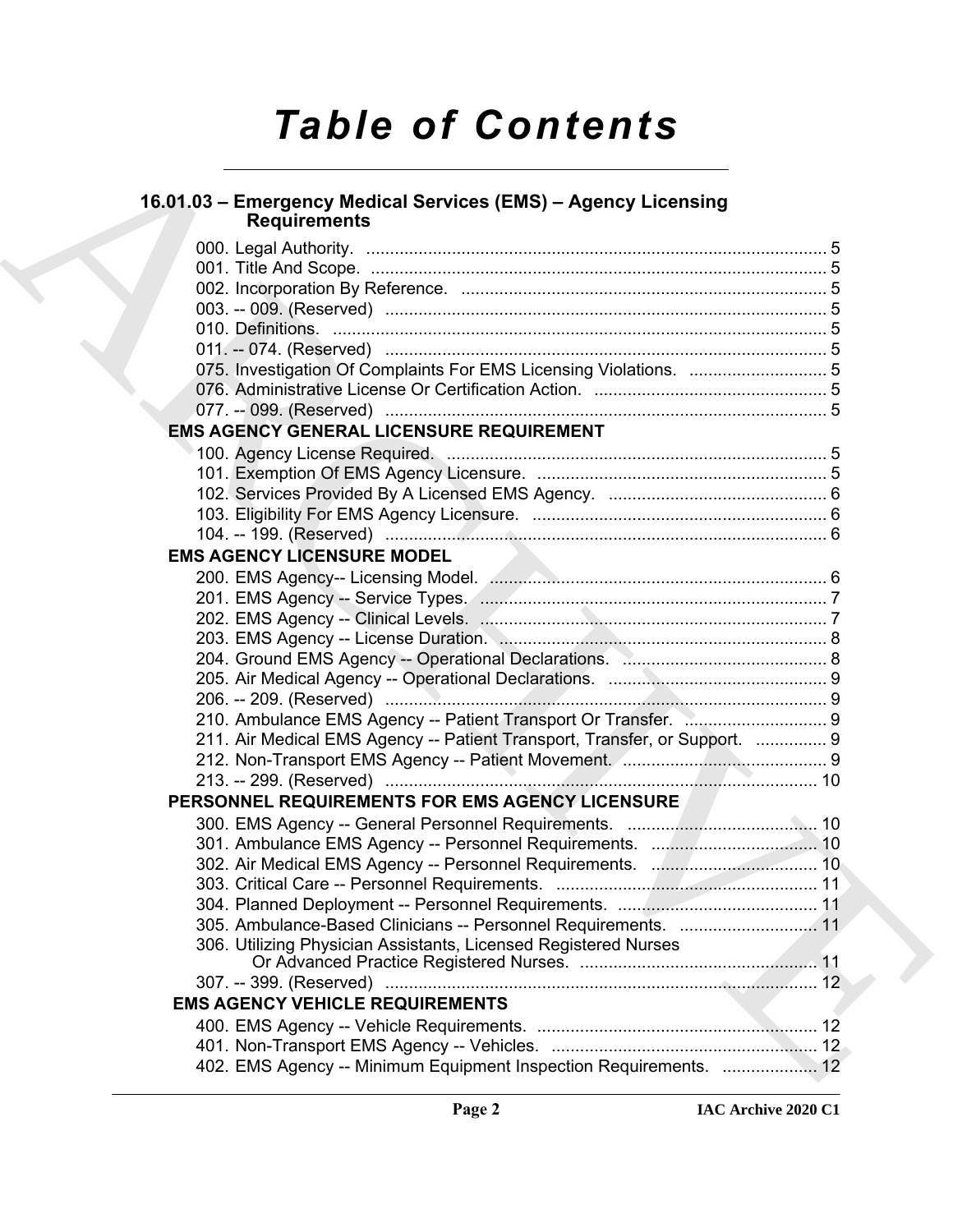# *Table of Contents (cont'd)*

| 403. EMS Agency -- Ground Vehicle Safety Inspection Requirements.  12        |  |
|------------------------------------------------------------------------------|--|
| <b>EMS AGENCY REQUIREMENTS AND WAIVERS</b>                                   |  |
| 500. EMS Agency -- General Equipment Requirements And Modifications.  13     |  |
| 501. Air Medical EMS Agency -- Equipment Requirements And Modifications.  14 |  |
|                                                                              |  |
|                                                                              |  |
|                                                                              |  |
|                                                                              |  |
| 520. EMS Agency -- Response Requirements And Waivers.  14                    |  |
| 521. Non-Transport EMS Agency -- Waiver Of Response Requirement.  14         |  |
|                                                                              |  |
|                                                                              |  |
| 525. Ambulance Or Air Medical EMS Agency --                                  |  |
|                                                                              |  |
| 526. Ambulance Or Air Medical EMS Agency -- Petition For Waiver.  16         |  |
|                                                                              |  |
|                                                                              |  |
|                                                                              |  |
| 535. EMS Agency -- Records, Data Collection,                                 |  |
|                                                                              |  |
|                                                                              |  |
| <b>EMS AGENCY AGREEMENTS, PLANS, AND POLICIES</b>                            |  |
|                                                                              |  |
|                                                                              |  |
|                                                                              |  |
|                                                                              |  |
|                                                                              |  |
|                                                                              |  |
|                                                                              |  |
| <b>EMS AGENCY UTILIZATION OF AIR MEDICAL SERVICES</b>                        |  |
| 700. EMS Agency -- Criteria To Request An Air Medical Response. [ 18         |  |
| 701. EMS Agency -- EMS Personnel Request For Air Medical Response.  20       |  |
|                                                                              |  |
| 703. EMS Agency -- Established Criteria For Simultaneous Dispatch.  20       |  |
|                                                                              |  |
|                                                                              |  |
|                                                                              |  |
|                                                                              |  |
| 730. EMS Agency -- Landing Zone Procedures For Air Medical Response.  21     |  |
|                                                                              |  |
|                                                                              |  |
| <b>EMS AGENCY INSPECTIONS</b>                                                |  |
|                                                                              |  |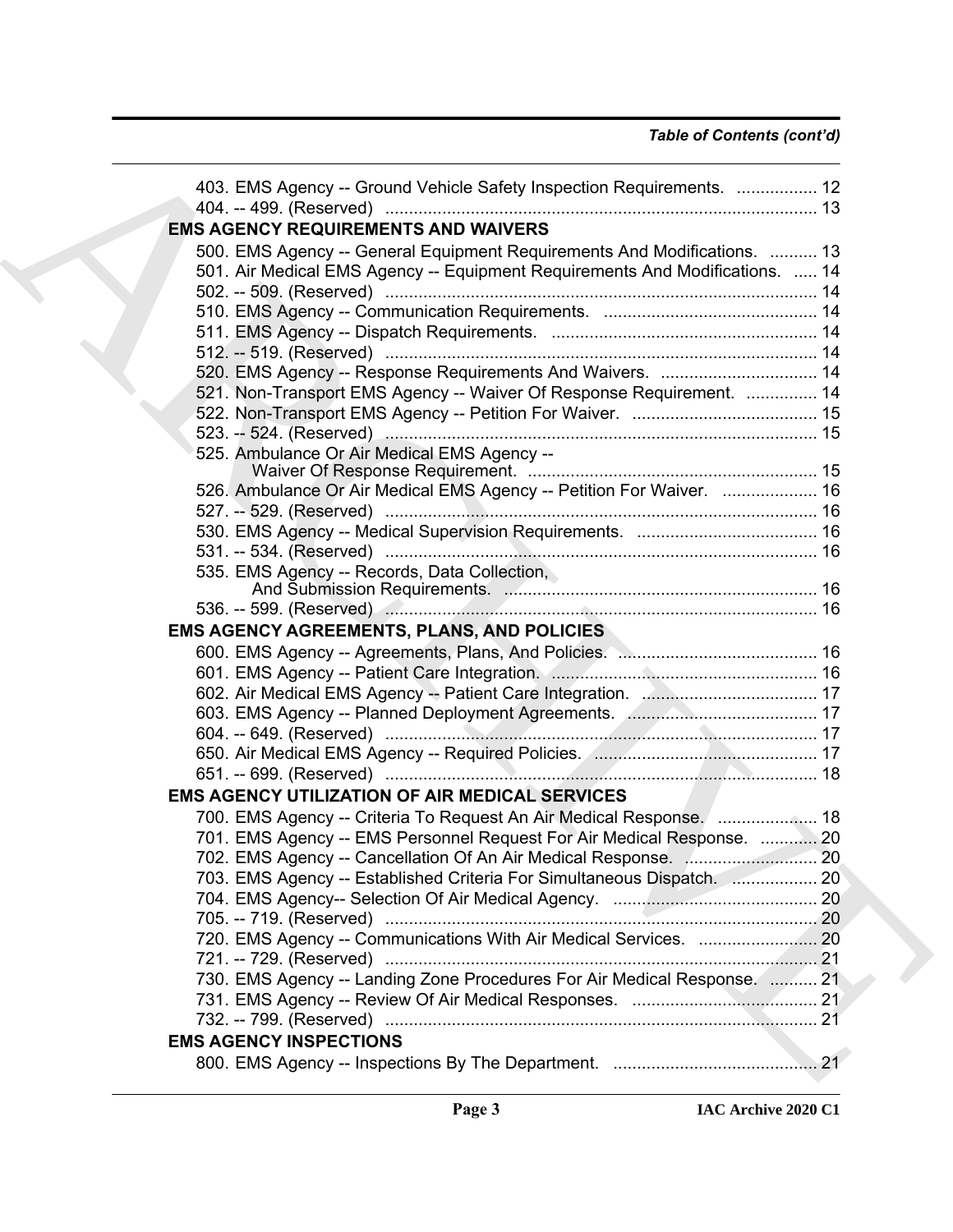# *Table of Contents (cont'd)*

| 802. EMS Agency -- Inspection Timeframe After Notification Of Eligibility.  22 |  |
|--------------------------------------------------------------------------------|--|
|                                                                                |  |
|                                                                                |  |
| 806. EMS Agency -- Demonstration Of Capabilities During Inspection.  22        |  |
|                                                                                |  |
| 830. EMS Agency -- Condition That Results In Vehicle Or Agency                 |  |
|                                                                                |  |
| 840. EMS Agency -- Exemptions For Agencies Currently Accredited By             |  |
| A Nationally Recognized Professional EMS Accreditation Agency.  22             |  |
|                                                                                |  |
| <b>EMS AGENCY LICENSURE PROCESS</b>                                            |  |
|                                                                                |  |
|                                                                                |  |
|                                                                                |  |
|                                                                                |  |
|                                                                                |  |
|                                                                                |  |
|                                                                                |  |
|                                                                                |  |
|                                                                                |  |
|                                                                                |  |
|                                                                                |  |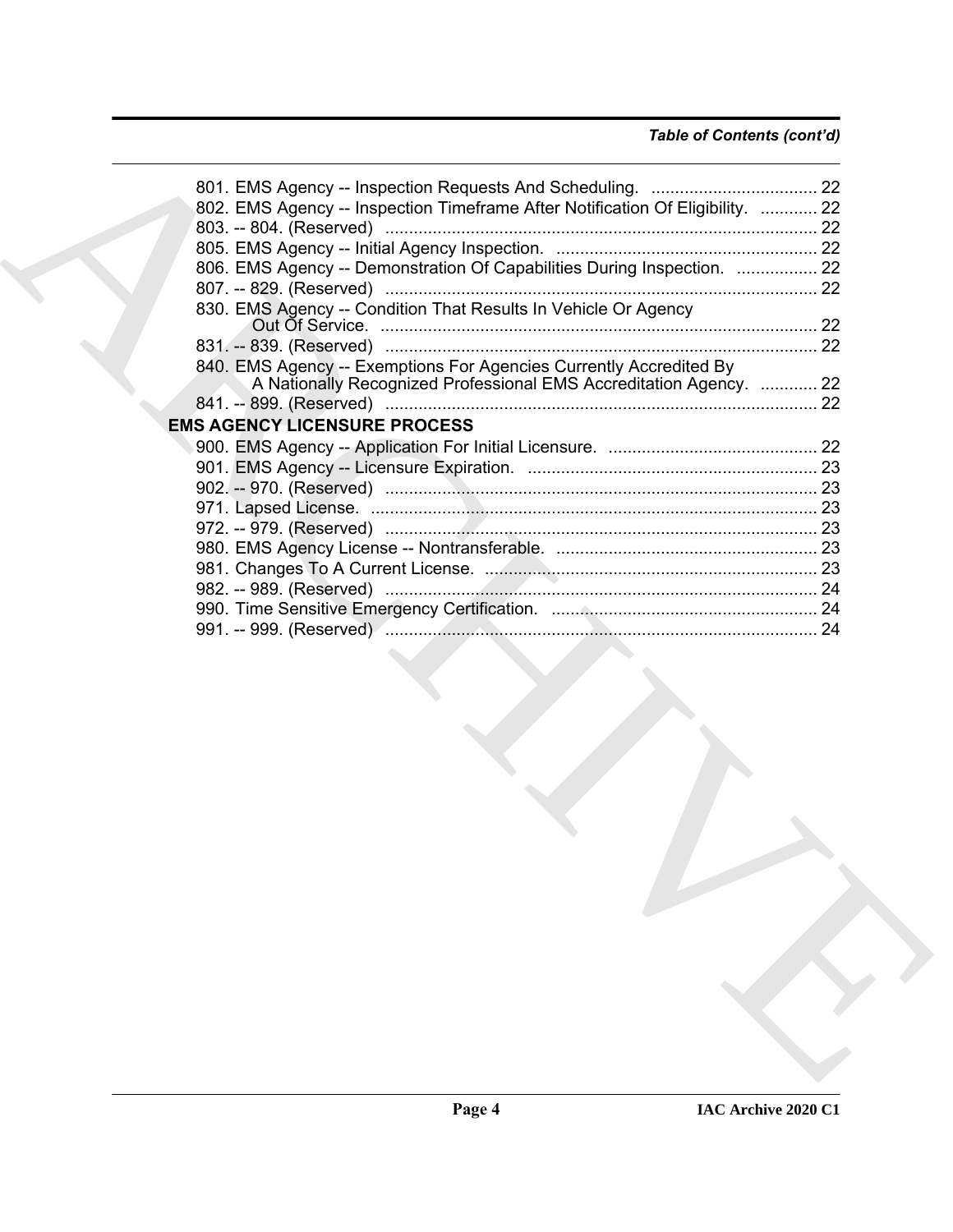### <span id="page-4-20"></span><span id="page-4-0"></span>**16.01.03 – EMERGENCY MEDICAL SERVICES (EMS) – AGENCY LICENSING REQUIREMENTS**

#### <span id="page-4-1"></span>**000. LEGAL AUTHORITY.**

The Idaho Board of Health and Welfare is authorized under Section 56-1023, Idaho Code, to adopt rules and standards concerning the administration of the Idaho Emergency Medical Services Act, Sections 56-1011 through 56- 1023, Idaho Code. The Director is authorized under Section 56-1003, Idaho Code, to supervise and administer an emergency medical service program. (7-1-14)

#### <span id="page-4-21"></span><span id="page-4-2"></span>**001. TITLE AND SCOPE.**

**01. Title**. These rules are titled IDAPA 16.01.03, "Emergency Medical Services (EMS) – Agency Licensing Requirements." (7-1-14)

**02. Scope**. These rules include the categories of EMS agencies, eligibility requirements and standards for the licensing of EMS agencies, utilization of air medical services, and the initial application and renewal process for EMS agencies licensed by the state.  $(7-1-14)$ 

#### <span id="page-4-18"></span><span id="page-4-3"></span>**002. INCORPORATION BY REFERENCE.**

**01. Minimum Equipment Standards for Licensed EMS Services.** The Board of Health and Welfare has adopted the "Minimum Equipment Standards for Licensed EMS Services," edition 2016, version 1.0, as its standard for minimum equipment requirements for licensed EMS Agencies and incorporates it by reference. Copies of these standards may be obtained from the Department, see http://www.idahoems.org. (3-20-20)

**Time Sensitive Emergency System Standards Manual**. The Board of Health and Welfare has adopted the "Time Sensitive Emergency System Standards Manual," Edition 2020-1, as its standard for certifying EMS Agencies as TSE Designated EMS Agencies. Copies of these standards may be obtained from the Department, see https://tse.idaho.gov/. (3-20-20)

#### <span id="page-4-4"></span>**003. -- 009. (RESERVED)**

#### <span id="page-4-15"></span><span id="page-4-5"></span>**010. DEFINITIONS.**

For the purposes of this chapter, the definitions in IDAPA 16.01.02, "Emergency Medical Services (EMS) - Rule Definitions," apply. (7-1-14)

### <span id="page-4-6"></span>**011. -- 074. (RESERVED)**

#### <span id="page-4-19"></span><span id="page-4-7"></span>**075. INVESTIGATION OF COMPLAINTS FOR EMS LICENSING VIOLATIONS.**

Investigation of complaints and disciplinary actions for EMS agency licensing are provided under IDAPA 16.01.12, "Emergency Medical Services (EMS) - Complaints, Investigations, and Disciplinary Actions." (7-1-14)

#### <span id="page-4-13"></span><span id="page-4-8"></span>**076. ADMINISTRATIVE LICENSE OR CERTIFICATION ACTION.**

Hence the constraints of the state of the state of the state of the state of the state of the state of the state of the state of the state of the state of the state of the state of the state of the state of the state of t Any license or certification may be suspended, revoked, denied, or retained with conditions for noncompliance with any standard or rule. Administrative license or certification actions, including fines, imposed by the EMS Bureau for any action, conduct, or failure to act that is inconsistent with the professionalism, or standards, or both, are provided under Sections 56-1011 through 56-1023, Idaho Code, and IDAPA 16.01.12, "Emergency Medical Services (EMS) - Complaints, Investigations, and Disciplinary Actions." (7-1-14)

#### <span id="page-4-10"></span><span id="page-4-9"></span>**077. -- 099. (RESERVED)**

#### <span id="page-4-16"></span>**EMS AGENCY GENERAL LICENSURE REQUIREMENT (Sections 100 - 199)**

#### <span id="page-4-14"></span><span id="page-4-11"></span>**100. AGENCY LICENSE REQUIRED.**

Any organization that advertises or provides ambulance, air medical, or non-transport emergency medical services in Idaho must be licensed as an EMS agency under the requirements in Sections 56-1011 through 56-1023, Idaho Code, and this chapter of rules.

#### <span id="page-4-17"></span><span id="page-4-12"></span>**101. EXEMPTION OF EMS AGENCY LICENSURE.**

An organization, licensed without restriction to provide emergency medical services in another state and not restricted from operating in Idaho by the Department, may provide emergency medical services in Idaho within the limits of its license without an Idaho EMS license only when the organization meets one (1) of the following:

 $(7-1-14)$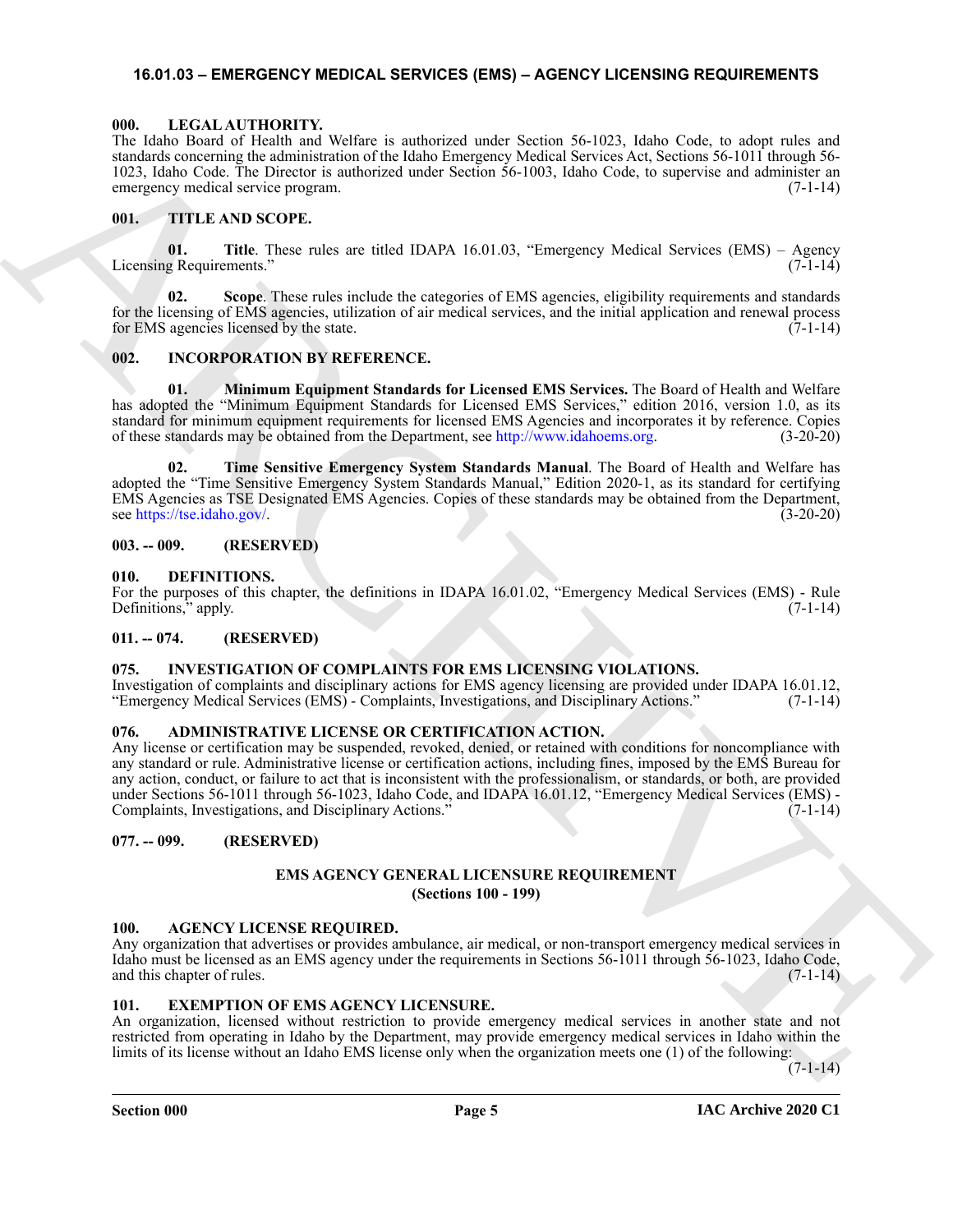<span id="page-5-13"></span>**01. Interstate Compact with Idaho**. The organization holds an EMS license in another state where an interstate compact specific to EMS agency licensure with Idaho is in effect. (7-1-14)

**02. Emergency, Natural, or Man-made Disaster.** The organization is responding to an emergency, or a natural or man-made disaster, declared by federal, state, or local officials and the services of the organization are requested by an entity of local or state government in Idaho. (7-1-14) requested by an entity of local or state government in Idaho.

#### <span id="page-5-14"></span><span id="page-5-12"></span>**03. Transfer of Patient From Out-of-State Medical Facility**. The organization is: (7-1-14)

**a.** Transferring a patient from an out-of-state medical facility to a medical facility in Idaho. The organization may return the patient to the point of origin; or (7-1-14)

**b.** Transferring a patient from an out-of-state medical facility through the state of Idaho. (7-1-14)

### <span id="page-5-15"></span>**04. Transport of Patient From Out-of-State Emergency Scene.** The organization is: (7-1-14)

- **a.** Transporting a patient from an out-of-state emergency scene to a medical facility in Idaho; or  $(7-1-14)$
- <span id="page-5-16"></span>**b.** Transporting a patient to a rendezvous with another ambulance. (7-1-14)

#### <span id="page-5-0"></span>**102. SERVICES PROVIDED BY A LICENSED EMS AGENCY.**

An EMS agency can provide only those services that are within the agency's service type, clinical level, and operational declarations stated on the most recent license issued by the Department, except when the agency has a planned deployment agreement described in Section 603 of these rules. (7-1-14)

#### <span id="page-5-5"></span><span id="page-5-1"></span>**103. ELIGIBILITY FOR EMS AGENCY LICENSURE.**

An entity is eligible for EMS agency licensure upon demonstrated compliance with the requirements in Idaho statutes and administrative rules in effect at the time the Department receives the application. (7-1-14)

#### <span id="page-5-3"></span><span id="page-5-2"></span>**104. -- 199. (RESERVED)**

#### <span id="page-5-11"></span>**EMS AGENCY LICENSURE MODEL (Sections 200 - 299)**

#### <span id="page-5-6"></span><span id="page-5-4"></span>**200. EMS AGENCY-- LICENSING MODEL.**

<span id="page-5-9"></span>**01. Licensing an EMS Agency**. An eligible EMS agency in Idaho is licensed using a descriptive model that bases the agency licensure on the declarations made in the most recent approved initial or renewal application. An EMS agency must provide only those EMS services described in the most recent application on which the agency was issued a license by the Department. (7-1-14)

<span id="page-5-7"></span>**02. EMS Agency License Models**. An EMS agency license is based on the agency's service types, clinical levels, license duration, and operational declarations. Geographic coverage areas and resources may differ between the service types, clinical levels, and operational declarations under which an agency is licensed. (7-1-14)

<span id="page-5-10"></span><span id="page-5-8"></span>**03. EMS Agency Providing Both Air Medical and Ground-Based EMS Services**. An EMS agency that provides both air medical and ground-based EMS services must be licensed accordingly and meet all the requirements of an air medical and either an ambulance or non-transport agency, depending on the ground EMS services provided. (7-1-14)

**ENG** - **Learning Requirements**<br> **ENG** - **Learning Requirements**<br> **ENG** - **Learning Requirements**<br> **ENG** - **Learning Requirements**<br> **ENG** - **Learning Requirements**<br> **ENG** - **Learning Requirements**<br> **ENG** - **Learning Requi 04. Multiple Organization EMS Agency.** An EMS agency may be comprised of multiple organizations licensed under a single responsible authority to which the governing officials of each organization agree. The authority must establish a deployment strategy that declares in which areas and at what times within their geographical response area will be covered by each declared service type, clinical level, and operational declaration.

 $(7-1-14)$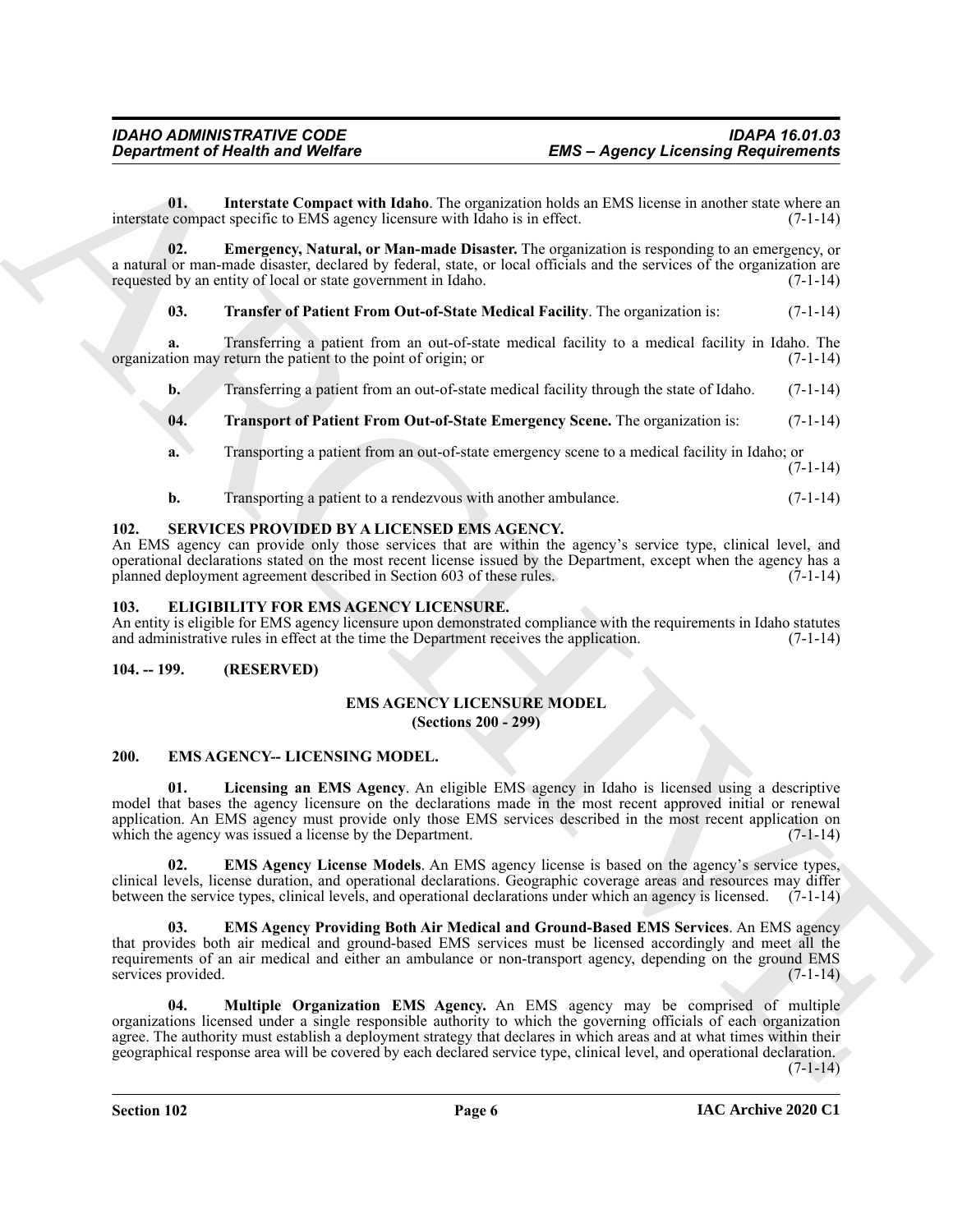#### <span id="page-6-7"></span><span id="page-6-0"></span>201. EMS AGENCY -- SERVICE TYPES.

<span id="page-6-9"></span><span id="page-6-8"></span>

| 01. | <b>Ground Agency Service Types.</b>      | $(7-1-14)$  |
|-----|------------------------------------------|-------------|
| a.  | Non-transport.                           | $(7-1-14)$  |
| b.  | Ambulance.                               | $(7-1-14)$  |
| 02. | <b>Air Medical Agency Service Types.</b> | $(7-1-14)$  |
| a.  | Air Medical.                             | $(3-29-17)$ |
| b.  | Air Medical Support.                     | $(3-29-17)$ |

### <span id="page-6-6"></span><span id="page-6-5"></span><span id="page-6-4"></span><span id="page-6-3"></span><span id="page-6-2"></span><span id="page-6-1"></span>**202. EMS AGENCY -- CLINICAL LEVELS.**

|                | <b>Department of Health and Welfare</b>                                                                         | <b>EMS - Agency Licensing Requirements</b>                                                                                                                                                                                                     |
|----------------|-----------------------------------------------------------------------------------------------------------------|------------------------------------------------------------------------------------------------------------------------------------------------------------------------------------------------------------------------------------------------|
| 201.           | <b>EMS AGENCY -- SERVICE TYPES.</b><br>available for EMS agency licensure.                                      | An EMS agency may be licensed as one (1) or more service types. An agency that provides multiple service types<br>must meet the minimum requirements for each service type provided. The following are the agency services types<br>$(7-1-14)$ |
| 01.            | <b>Ground Agency Service Types.</b>                                                                             | $(7-1-14)$                                                                                                                                                                                                                                     |
| a.             | Non-transport.                                                                                                  | $(7-1-14)$                                                                                                                                                                                                                                     |
| b.             | Ambulance.                                                                                                      | $(7-1-14)$                                                                                                                                                                                                                                     |
| 02.            | Air Medical Agency Service Types.                                                                               | $(7-1-14)$                                                                                                                                                                                                                                     |
| a.             | Air Medical.                                                                                                    | $(3-29-17)$                                                                                                                                                                                                                                    |
| $\mathbf{b}$ . | Air Medical Support.                                                                                            | $(3-29-17)$                                                                                                                                                                                                                                    |
| 202.           | <b>EMS AGENCY -- CLINICAL LEVELS.</b><br>of licensed personnel and life support services advertised or offered. | An EMS agency is licensed at one (1) or more of the following clinical levels depending on the agency's highest level<br>$(7-1-14)$                                                                                                            |
| 01.            | Non-transport:                                                                                                  | $(7-1-14)$                                                                                                                                                                                                                                     |
| a.             | EMR/BLS;                                                                                                        | $(7-1-14)$                                                                                                                                                                                                                                     |
| b.             | EMT/BLS;                                                                                                        | $(7-1-14)$                                                                                                                                                                                                                                     |
| c.             | AEMT/ILS; or                                                                                                    | $(7-1-14)$                                                                                                                                                                                                                                     |
| d.             | Paramedic/ALS.                                                                                                  | $(7-1-14)$                                                                                                                                                                                                                                     |
| 02.            | Ambulance:                                                                                                      | $(7-1-14)$                                                                                                                                                                                                                                     |
| a.             | EMR (with Ambulance Certification)/BLS;                                                                         | $(4-11-19)$                                                                                                                                                                                                                                    |
| $\mathbf{b}$ . | EMT/BLS;                                                                                                        | $(7-1-14)$                                                                                                                                                                                                                                     |
| c.             | AEMT/ILS;                                                                                                       | $(7-1-14)$                                                                                                                                                                                                                                     |
| d.             | Paramedic/ALS; or                                                                                               | $(7-1-14)$                                                                                                                                                                                                                                     |
| е.             | Paramedic/ALS Critical Care.                                                                                    | $(7-1-14)$                                                                                                                                                                                                                                     |
| 03.            | <b>Air Medical:</b>                                                                                             | $(3-29-17)$                                                                                                                                                                                                                                    |
| a.             | Paramedic/ALS; or                                                                                               | $(7-1-14)$                                                                                                                                                                                                                                     |
| b.             | Paramedic/ALS Critical Care.                                                                                    | $(7-1-14)$                                                                                                                                                                                                                                     |
| 04.            | <b>Air Medical Support;</b>                                                                                     | $(3-29-17)$                                                                                                                                                                                                                                    |
| a.             | EMT/BLS;                                                                                                        | $(3-29-17)$                                                                                                                                                                                                                                    |
| b.             | AEMT/ILS; or                                                                                                    | $(3-29-17)$                                                                                                                                                                                                                                    |
|                |                                                                                                                 |                                                                                                                                                                                                                                                |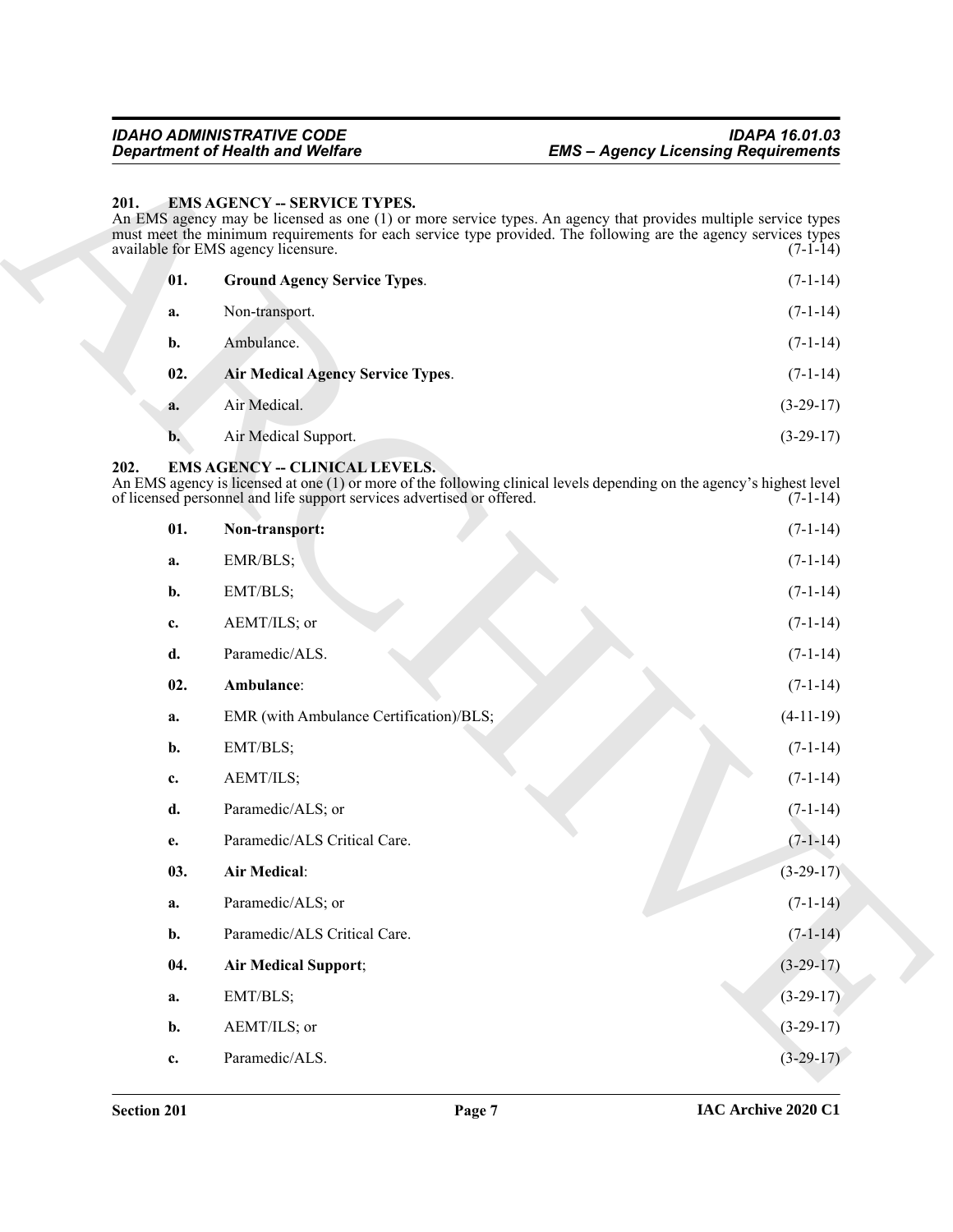#### <span id="page-7-2"></span><span id="page-7-0"></span>**203. EMS AGENCY -- LICENSE DURATION.**

Each EMS agency must identify the license duration for each license type. License durations are: (7-1-14)

<span id="page-7-4"></span>**01. Ongoing**. The agency is licensed to provide EMS personnel and equipment for an ongoing period of time and plans to renew its license on an annual basis. (7-1-14)

<span id="page-7-3"></span>**02. Limited**. The agency is licensed to provide EMS personnel and equipment for the duration of a specific event or a specified period of time with no expectation of renewing the agency license. (7-1-14)

<span id="page-7-5"></span>**03. Seasonal**. The agency is licensed to provide EMS personnel and equipment for the duration of time each year that corresponds to the seasonal activity that the agency supports. (3-29-17)

### <span id="page-7-6"></span><span id="page-7-1"></span>**204. GROUND EMS AGENCY -- OPERATIONAL DECLARATIONS.**

An agency providing ground services is licensed with one (1) or more of the following operational declarations depending on the services that the agency advertises or offers. (7-1-14)

<span id="page-7-10"></span>**01. Prehospital**. The prehospital operational declaration is available to an agency that: (7-1-16)

**a.** Has primary responsibility for responding to calls for EMS within their designated geographic coverage area; and (7-1-16)

**b.** Is dispatched to prehospital emergency medical calls by a consolidated emergency communications system.  $(7-1-16)$ 

<span id="page-7-11"></span>**02. Prehospital Support**. The prehospital support operational declaration is available to an agency  $\text{that:} \tag{7-1-16}$ 

**a.** Provides support under agreement to a prehospital agency having primary responsibility for responding to calls for EMS within a designated geographic coverage area; and (7-1-16)

**b.** Is dispatched to prehospital emergency medical calls by a consolidated emergency communications system.  $(7-1-16)$ 

<span id="page-7-7"></span>**03. Community Health EMS**. The community health EMS operational declaration is available to an agency with a prehospital operational declaration or prehospital support operational declaration that provides personnel and equipment for medical assessment and treatment at a non-emergency scene or at the direction of a physician or independent practitioner. (7-1-16)

<span id="page-7-13"></span>**04. Transfer**. The transfer operational declaration is available to an ambulance agency that provides EMS personnel and equipment for the transportation of patients from one (1) medical care facility in their designated geographic coverage area to another. An agency with this operational declaration must declare which sending facilities it routinely responds to if requested. (7-1-14)

<span id="page-7-12"></span><span id="page-7-9"></span>**05.** Standby. The standby operational declaration is available to an agency that provides EMS personnel and equipment to be staged at prearranged events within their designated geographic coverage area.

 $(7-1-14)$ 

**EXACUTE OF EXAMPLE SECTION CONTINUES.**<br> **EXACUTE CONFIDENTIAL CONTINUES.**<br>
The UNIVERSITY of LICENSI DEPARTION, the state of the state of the state of the state of the state of the state of the state of the state of the **06. Non-Public**. The non-public operational declaration is available to an agency that provides EMS personnel and equipment intended to treat patients who are employed or contracted by the license holder. An agency with a non-public operational declaration is not intended to treat members of the general public. A non-public agency must maintain written plans for patient treatment and transportation. (7-1-14)

<span id="page-7-8"></span>**07. Hospital**. The hospital operational declaration is available to an agency whose primary responsibility is hospital or clinic activity and utilizes licensed EMS personnel in its facility to assist with patient care and movement.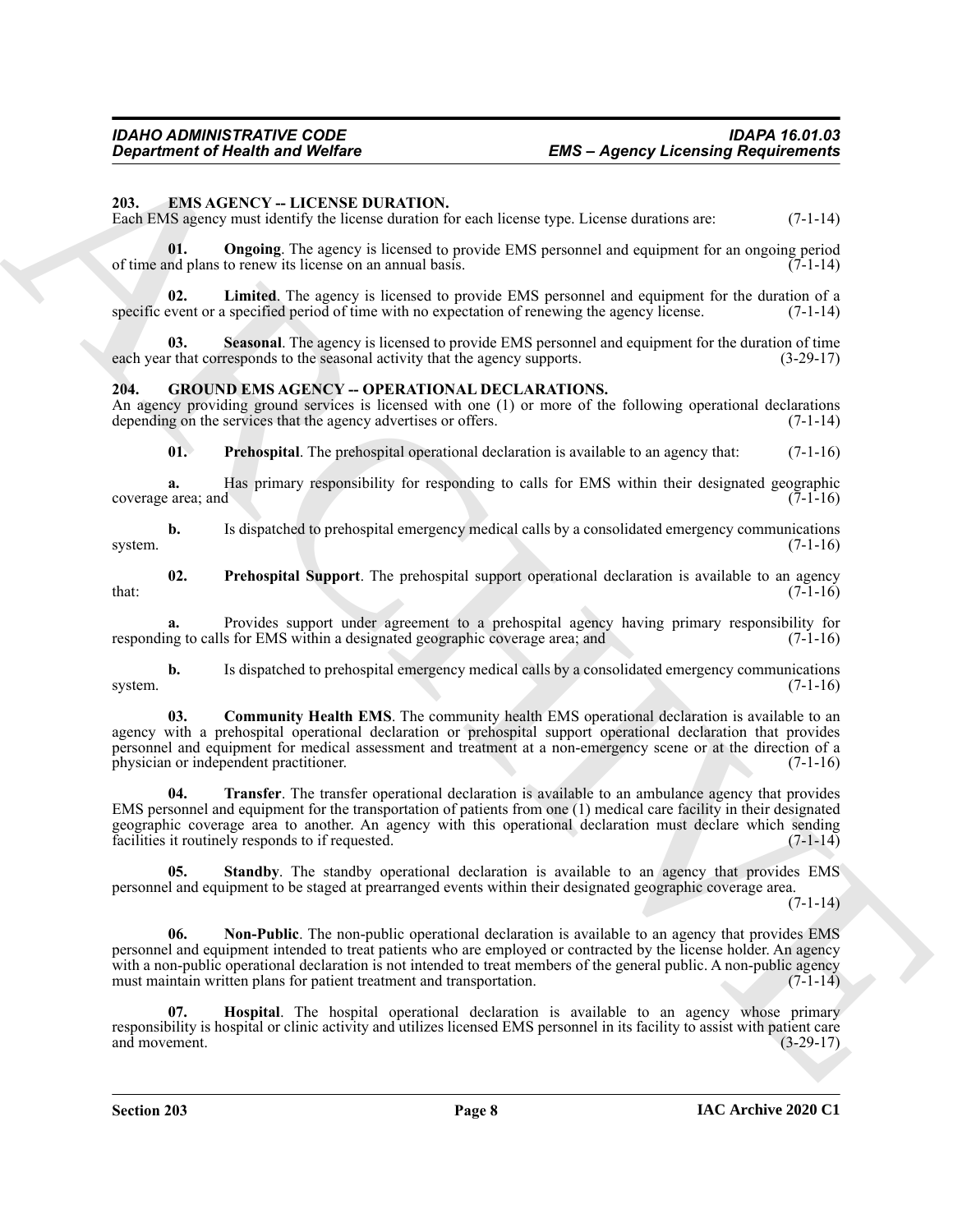#### *IDAHO ADMINISTRATIVE CODE IDAPA 16.01.03 Department of Health and Welfare EMS – Agency Licensing Requirements*

#### <span id="page-8-5"></span><span id="page-8-0"></span>**205. AIR MEDICAL AGENCY -- OPERATIONAL DECLARATIONS.**

An agency providing air medical services is licensed with one (1) or more of the following operational declarations depending on the services that the agency advertises or offers. Service levels, geographic coverage areas, and resources may differ between the operational declarations under which an agency is licensed. (7-1-16)

<span id="page-8-8"></span><span id="page-8-7"></span>**01. Air Medical Transport**. The air medical transport operational declaration is available to an air medical agency that provides transportation of patients by air ambulance from a rendezvous or emergency scene to a medical care facility within its designated geographic coverage area. (7-1-14)

**Strainer of Henrica Wolfrey Constraints Constraint CMS (EMS-Appler) Licensing Requirements<br>
28. ARCHIVES CALACHIVES - OPERATION AL BACTION AL PROCESSION CONSTRUCTION<br>
ARCHIVES AND ARCHIVES CONSTRUCTION OF THE CONSTRUCTI 02. Air Medical Transfer**. The air medical transfer operational declaration is available to an Air Medical I agency that provides transportation of patients by air ambulance from one (1) medical care facility in its designated geographic coverage area to another. An agency with this operational declaration must declare which sending facilities it routinely responds to if requested. (7-1-14) sending facilities it routinely responds to if requested.

<span id="page-8-6"></span>**03. Air Medical Support**. The air medical support operational declaration is available to an air medical agency that provides transportation of patients from an emergency scene to a rendezvous with a ground or air medical transport agency within its designated response area. (7-1-16)

### <span id="page-8-1"></span>**206. -- 209. (RESERVED)**

#### <span id="page-8-13"></span><span id="page-8-2"></span>**210. AMBULANCE EMS AGENCY -- PATIENT TRANSPORT OR TRANSFER.**

An agency that is licensed as an ambulance service is intended for patient transport or transfer. (7-1-14)

**01. Transport**. An ambulance agency may provide transportation of patients from a rendezvous or emergency scene to a rendezvous or medical care facility when that agency is licensed with one (1) of the following operational declarations: (7-1-14) operational declarations:

<span id="page-8-15"></span>

| а. | Prehospital; |  | $(7-1-14)$ |
|----|--------------|--|------------|
|    |              |  |            |

| Prehospital Support; or |  |  |  | $(7-1-14)$ |
|-------------------------|--|--|--|------------|
|                         |  |  |  |            |

<span id="page-8-14"></span>**c.** Standby. (7-1-14)

**02. Transfer**. An ambulance agency that provides the operational declaration of transfer can provide transportation of patients from one (1) medical care facility within their designated geographic coverage area to another. (7-1-14)

### <span id="page-8-9"></span><span id="page-8-3"></span>**211. AIR MEDICAL EMS AGENCY -- PATIENT TRANSPORT, TRANSFER, OR SUPPORT.**

An agency that is licensed with an air medical service type is intended for patient transport, transfer, or support. (3-29-17)

<span id="page-8-12"></span>**01. Transport**. An air medical agency that provides the operational declaration of air medical transport may provide transportation of patients from a rendezvous or emergency scene to a medical care facility.  $(7-1-14)$ 

<span id="page-8-11"></span>**02. Transfer**. An air medical agency that provides the operational declaration of air medical transfer can provide transportation of patients from one (1) medical care facility within their designated geographic coverage  $\arctan$  area to another. (7-1-14)

<span id="page-8-10"></span>**03. Support**. An air medical agency that provides the operational declaration of air medical support can provide patient movement from a remote area or scene to a rendezvous point where care will be transferred to another licensed air medical or ground transport service for transport to definitive care. An air medical support agency must report all patient movement events to the Department within thirty (30) days of the event. (3-29-17)

### <span id="page-8-16"></span><span id="page-8-4"></span>**212. NON-TRANSPORT EMS AGENCY -- PATIENT MOVEMENT.**

A non-transport agency is an agency that is not intended for patient transport and cannot advertise ambulance services. A non-transport agency can move a patient by vehicle only when: (7-1-14)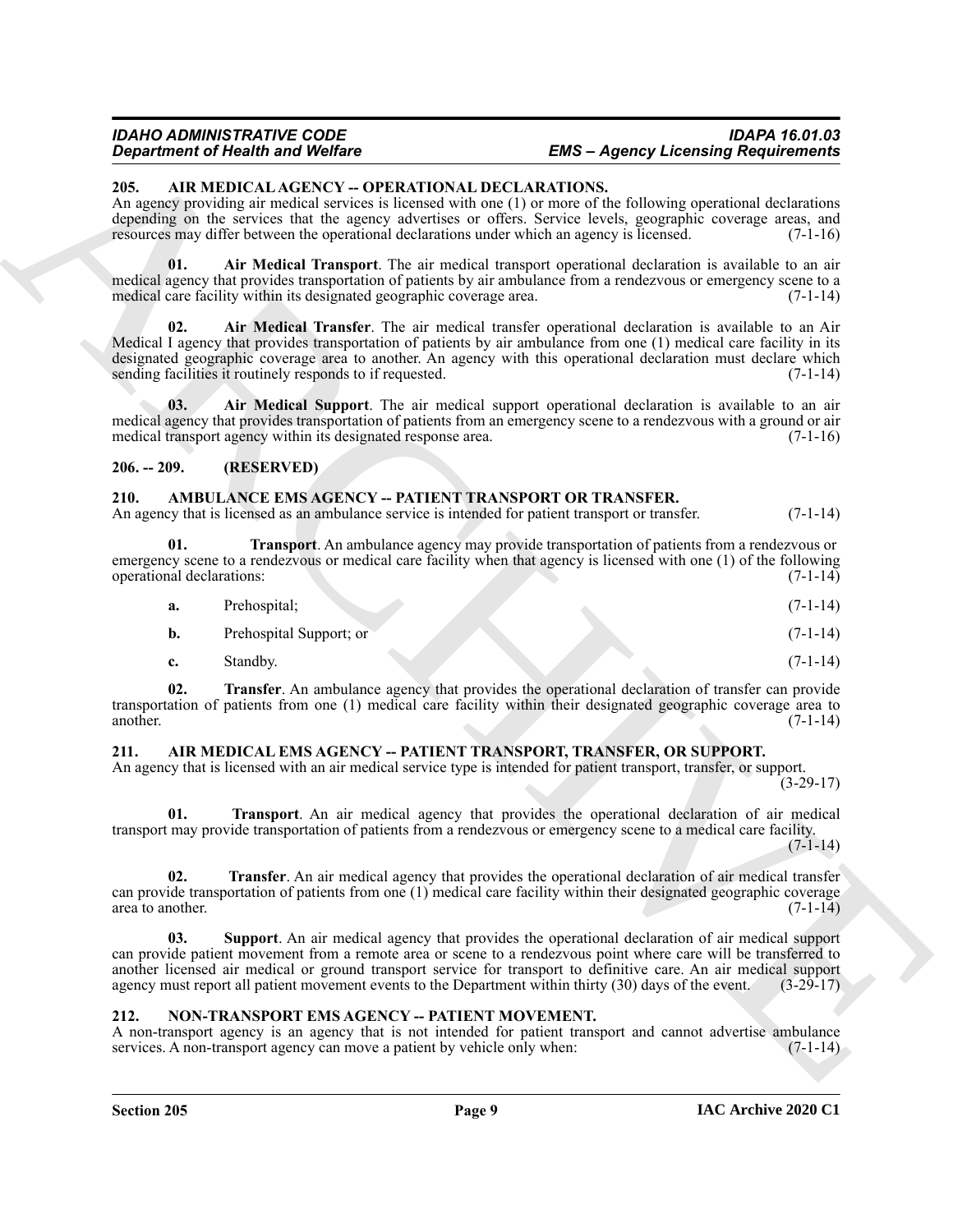**01.** Accessibility of Emergency Scene. The responding ambulance or air ambulance agency cannot e emergency scene. (7-1-14) access the emergency scene.

<span id="page-9-14"></span><span id="page-9-13"></span>**02. Licensed Personnel Level**. Patient care is provided by EMS personnel licensed at: (7-1-14)

<span id="page-9-15"></span>**a.** EMT level or higher; or (7-1-14)

**b.** EMR level only when the patient care integration agreement under which the non-transport agency operates addresses and enable patient movement. The agency must ensure that its personnel are trained and credentialed in patient packaging and movement. (7-1-14)

**Rendezvous with Transport EMS Agency**. Movement of the patient is to rendezvous with an ambulance or air ambulance agency during which the EMS personnel must be in active communication with the ambulance or air ambulance with which they will rendezvous. (7-1-14)

**04. Report Patient Movement**. A non-transport agency must report all patient movement events to the event within thirty (30) days of the event. Department within thirty  $(30)$  days of the event.

### <span id="page-9-1"></span><span id="page-9-0"></span>**213. -- 299. (RESERVED)**

### <span id="page-9-17"></span><span id="page-9-16"></span><span id="page-9-11"></span>**PERSONNEL REQUIREMENTS FOR EMS AGENCY LICENSURE (Sections 300 - 399)**

#### <span id="page-9-9"></span><span id="page-9-2"></span>**300. EMS AGENCY -- GENERAL PERSONNEL REQUIREMENTS.**

Personnel must be licensed according to IDAPA 16.01.07, "Emergency Medical Services (EMS) -- Personnel Licensing Requirements." (7-1-14)

**01. Personnel Requirements for EMS Agency Licensure**. Each agency must ensure availability of affiliated personnel licensed and credentialed at or above the clinical level for the entire anticipated call volume for each of the agency's operational declarations. (7-1-16)

<span id="page-9-10"></span>**02. Personnel Requirements for an Agency Utilizing Emergency Medical Dispatch**. An agency dispatched by a consolidated emergency communications system that uses an emergency medical dispatch (EMD) process to determine the clinical needs of the patient must ensure availability of personnel licensed and credentialed at clinical levels appropriate to the anticipated call volume for each of the clinical levels the agency provides.

 $(7-1-16)$ 

<span id="page-9-12"></span> **03. Personnel Requirements for Prehospital ALS**. A licensed Paramedic must be present whenever prehospital, prehospital support, or air medical transport ALS services are provided. (7-1-14)

### <span id="page-9-8"></span><span id="page-9-3"></span>**301. AMBULANCE EMS AGENCY -- PERSONNEL REQUIREMENTS.**

Each ambulance agency must ensure that there are two (2) crew members on each patient transport or transfer. The crew member providing patient care, at a minimum, must be a licensed EMR with an ambulance certification or a licensed EMT. (4-11-19)

### <span id="page-9-5"></span><span id="page-9-4"></span>**302. AIR MEDICAL EMS AGENCY -- PERSONNEL REQUIREMENTS.**

Each air medical agency must ensure that there are two (2) crew members, not including the pilot, on each patient transport or transfer. The crew member providing patient care, at a minimum, must be a licensed EMR with an ambulance certification or a licensed EMT. An air medical agency must also demonstrate that the following exists.  $(4-11-19)$ 

**EMS - Appenry Licensing Requirements**<br> **EMS - Appenry Licensing Requirements**<br>
Second, the consistent of the transport Second. Its capacital and the second of the second of the second of the second of the second of the s **01. Personnel for Air Medical Agency**. An Air Medical agency must ensure that each flight includes at a minimum, one (1) licensed registered nurse and one (1) Paramedic. Based on the patient's need, an exception for transfer flights may include a minimum of one (1) licensed respiratory therapist and one (1) licensed registered nurse, or two (2) licensed registered nurses. (3-29-17)

### <span id="page-9-7"></span><span id="page-9-6"></span>**02. Personnel for Air Medical Support Agency**. An Air Medical Support agency must ensure that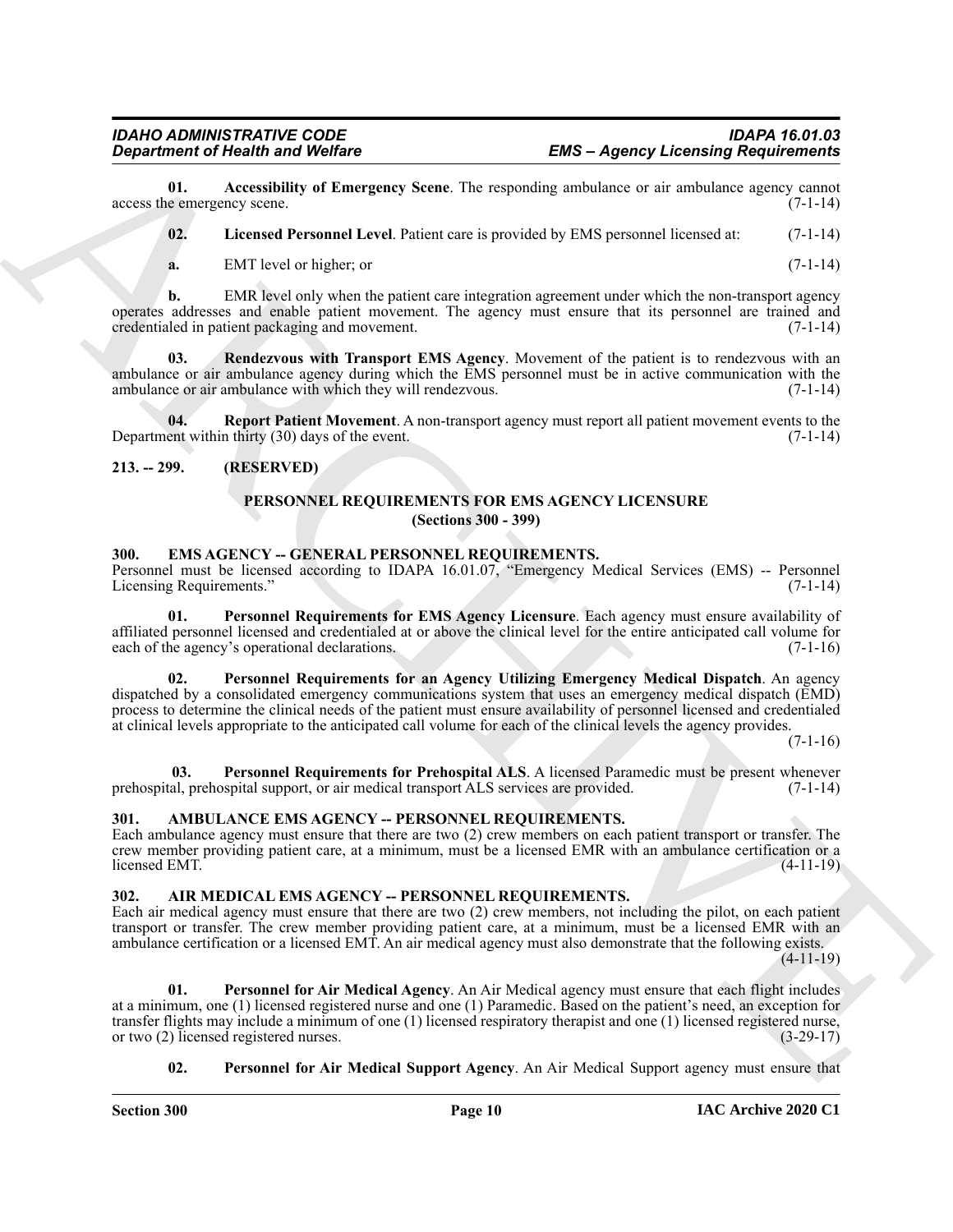each flight includes at a minimum, two (2) crew members with one (1) patient care provider licensed at or above the agency's highest clinical level of licensure. (3-29-17) agency's highest clinical level of licensure.

#### <span id="page-10-11"></span><span id="page-10-0"></span>**303. CRITICAL CARE -- PERSONNEL REQUIREMENTS.**

Each ambulance or air medical agency that advertises the provision of critical care clinical capabilities must affiliate and deploy EMS personnel trained and credentialed to provide all critical care skills described in IDAPA 16.02.02,<br>
"Idaho Emergency Medical Services (EMS) Physician Commission." (3-20-20) "Idaho Emergency Medical Services (EMS) Physician Commission."

#### <span id="page-10-12"></span><span id="page-10-1"></span>**304. PLANNED DEPLOYMENT -- PERSONNEL REQUIREMENTS.**

Planned deployment allows affiliated EMS personnel to act and provide predetermined services outside of their affiliating agency's geographic coverage area. It can allow EMS personnel licensed at a higher clinical level to provide patient care within their credentialed scopes of practice even when the agency into which the planned deployment occurs is licensed at a lower clinical level. A planned deployment agreement must be formally documented and meet all the requirements listed in Section 603 of these rules. (7-1-14)

#### <span id="page-10-6"></span><span id="page-10-4"></span><span id="page-10-2"></span>**305. AMBULANCE-BASED CLINICIANS -- PERSONNEL REQUIREMENTS.**

**EMP - Approximate of Heather School 21** and Welfax **Constraint Constraint Constraint Constraint Constraint Constraint Constraint Constraint Constraint Constraint Constraint Constraint Constraint Constraint Constraint Con 01. Ambulance-Based Clinician Certified by Department**. An EMS agency that advertises or provides out-of-hospital patient care by affiliating and utilizing a currently licensed registered nurse, advanced practice registered nurse, or physician assistant, as defined in IDAPA 16.01.02, "Emergency Medical Services (EMS) - Rule Definitions," must ensure that those individuals maintain a current ambulance-based clinician certificate issued by the Department. See Section 306 of these rules for exceptions to this requirement. (7-1-14)

<span id="page-10-9"></span>**02. Obtaining an Ambulance-Based Clinician Certificate**. An agency, on behalf of an individual who desires an ambulance-based clinician certificate, must provide the following information on the Department's application for a certificate: (7-1-14) (7-1-14)

**a.** Documentation that the individual holds a current, unrestricted license to practice issued by the Medicine or Board of Nursing; and (7-1-14) Board of Medicine or Board of Nursing; and

**b.** Documentation that the individual has successfully completed an ambulance-based clinician course; or (7-1-14)

<span id="page-10-10"></span><span id="page-10-8"></span>**c.** Documentation that the individual has successfully completed an EMT course.  $(7-1-14)$ 

**03. Maintaining an Ambulance-Based Clinician Certificate**. An ambulance-based clinician certificate is valid for as long as the holder of the certificate is continuously licensed by their respective licensing board. (3-20-20)

**04. Revocation of an Ambulance-Based Clinician Certificate**. The Department may revoke an ambulance-based clinician certificate based on the procedures for administrative license actions described in IDAPA 16.01.12, "Emergency Medical Services (EMS) -- Complaints, Investigations, and Disciplinary Actions." (7-1-14)

<span id="page-10-7"></span>**05. Licensed Personnel Requirements and Ambulance-Based Clinicians**. An EMR/BLS, EMT/ BLS, or AEMT/ILS agency may use ambulance-based clinicians to meet the licensed personnel requirements for agency licensure. An ALS agency, licensed with an ALS transfer declaration described in Section 204.04 of these rules, may use ambulance-based clinicians to meet the licensed personnel requirements for the transfer declaration.

 $(7-1-16)$ 

<span id="page-10-5"></span>**06. Agency Responsibilities for Ambulance-Based Clinicians**. The agency must verify that each ambulance-based clinician possess a current ambulance-based clinician certificate issued by the Department. The agency must ensure that any ambulance-based clinician meets additional requirements of the corresponding licensing board. (7-1-14)  $\frac{1}{2}$  board. (7-1-14)

#### <span id="page-10-13"></span><span id="page-10-3"></span>**306. UTILIZING PHYSICIAN ASSISTANTS, LICENSED REGISTERED NURSES OR ADVANCED PRACTICE REGISTERED NURSES.**

An AEMT/ILS ambulance agency may use a non-certified physician assistant, licensed registered nurse, or advanced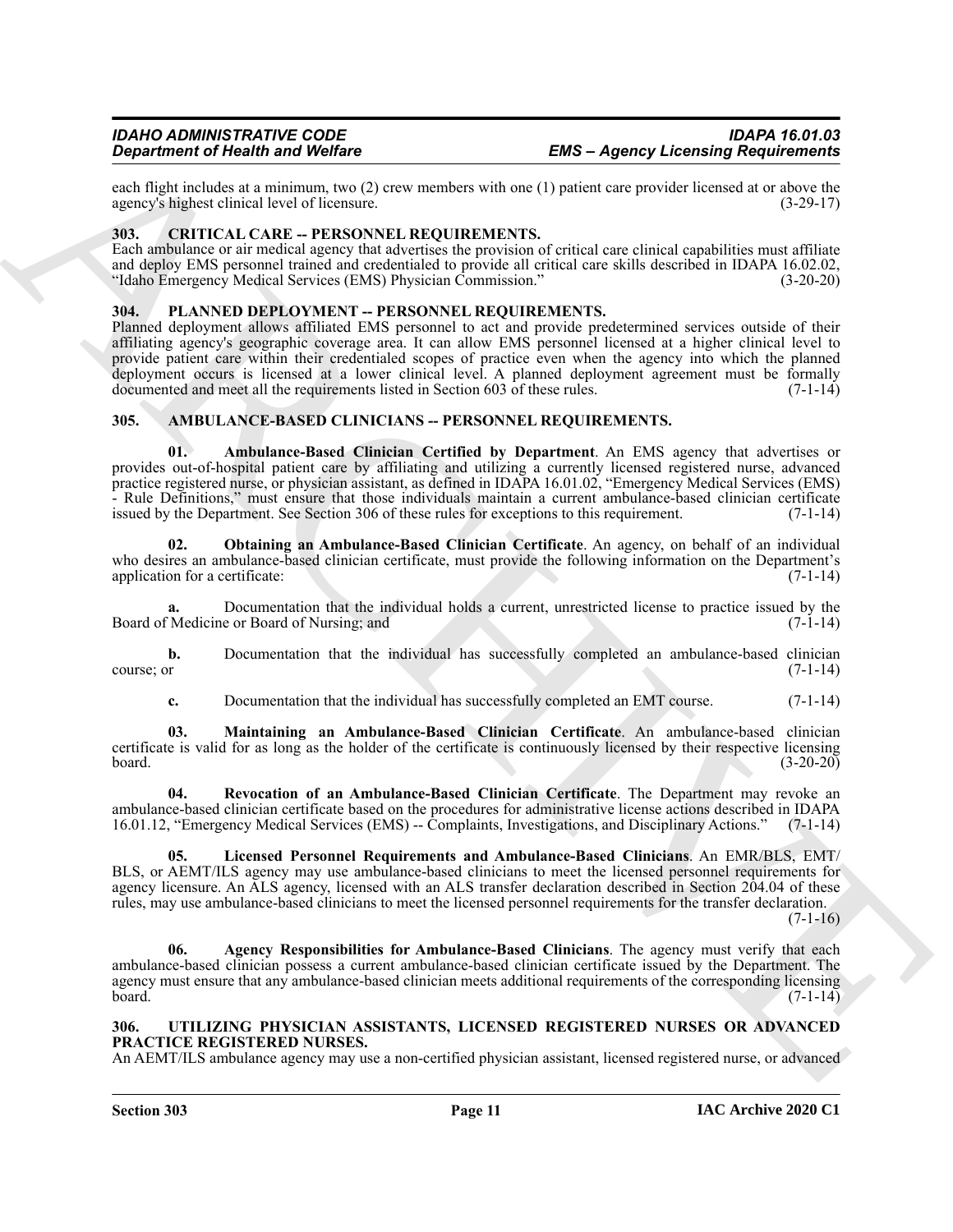practice registered nurse as the crew member who is providing ILS patient services, only when accompanied by a licensed EMR with an ambulance certification or a licensed EMT in the patient compartment of the transport vehicle. (4-11-19)

#### <span id="page-11-1"></span><span id="page-11-0"></span>**307. -- 399. (RESERVED)**

#### <span id="page-11-17"></span> **EMS AGENCY VEHICLE REQUIREMENTS (Sections 400 - 499)**

#### <span id="page-11-11"></span><span id="page-11-2"></span>**400. EMS AGENCY -- VEHICLE REQUIREMENTS.**

Not all EMS agencies are required to have emergency response vehicles. An agency's need for emergency response vehicles is based on the deployment needs of the agency that is declared on the most recent agency licensure application. An agency with a deployment pattern that requires emergency response vehicles must meet the following requirements: (7-1-14)

<span id="page-11-12"></span>**01. Condition of Response Vehicles**. Each of the agency's EMS response vehicles must be in sound, safe, working condition. (7-1-14) (3.3)

<span id="page-11-16"></span>**02. Quantity of Response Vehicles**. Each EMS agency must possess a sufficient quantity of EMS response vehicles to ensure agency personnel can respond to the anticipated call volume of the agency. (7-1-14)

<span id="page-11-15"></span><span id="page-11-13"></span>**Motor Vehicle Licensing Requirements**. Each EMS agency's response vehicles must meet the notor vehicle license and insurance requirements. applicable Idaho motor vehicle license and insurance requirements.

**Equivariant of Neumann Website Learning International System SMS can be a specific learning the specific learning the specific learning the specific learning the specific learning the specific learning the specific learn 04. Configuration and Standards for EMS Response Vehicles**. Each of the EMS agency's response vehicles must be appropriately configured in accordance with the declared capabilities on the most recent agency license. Each EMS response vehicle must meet the minimum requirements for applicable federal, state, industry, or trade specifications and standards for ambulance or air ambulance vehicles as appropriate. Uniquely configured EMS<br>response vehicles must be approved by the Department prior to being put into service. (7-1-14) response vehicles must be approved by the Department prior to being put into service.

<span id="page-11-14"></span>**05. Location of Emergency Response Vehicles**. Each agency's EMS response vehicles must be stationed or staged within the agency's declared geographic coverage area in a manner that allows agency personnel to effectively respond to the anticipated volume and distribution of requests for service. (7-1-14)

#### <span id="page-11-18"></span><span id="page-11-3"></span>**401. NON-TRANSPORT EMS AGENCY -- VEHICLES.**

A licensed non-transport EMS agency may use ambulance vehicles to provide non-transport services. (7-1-14)

#### <span id="page-11-10"></span><span id="page-11-4"></span>**402. EMS AGENCY -- MINIMUM EQUIPMENT INSPECTION REQUIREMENTS.**

Any newly acquired EMS response vehicle must be inspected by the Department for medical care supplies and devices as specified in the "Minimum Equipment Standards for Licensed EMS Services," before being put into service, except when the newly acquired vehicle is a replacement vehicle and all equipment and supplies are transferred from the vehicle being taken out of service. (7-1-14)

#### <span id="page-11-6"></span><span id="page-11-5"></span>**403. EMS AGENCY -- GROUND VEHICLE SAFETY INSPECTION REQUIREMENTS.**

Each EMS agency that deploys emergency vehicles titled and registered for use on roads and highways, with the exception of all-terrain vehicles and utility vehicles, must meet the following inspection requirements. (7-1-14 exception of all-terrain vehicles and utility vehicles, must meet the following inspection requirements.

<span id="page-11-7"></span>**01. New Vehicle Inspection**. Each newly acquired, used EMS response vehicle must successfully pass a safety inspection conducted by an inspector authorized to perform Department of Transportation (DOT) vehicle safety inspections prior to the vehicle being put in service. (7-1-14) safety inspections prior to the vehicle being put in service.

**02. Response Vehicle Involved in a Crash**. Each EMS response vehicle, that is involved in a crash that could result in damage to one (1) or more of the vehicle systems identified in Subsection 403.03 of this rule, must successfully pass a safety inspection conducted by an inspector authorized to perform DOT vehicle safety inspections prior to being put back in service. (7-1-14)

<span id="page-11-9"></span><span id="page-11-8"></span>**03. Vehicle Inspection Standards**. Each vehicle safety inspection must verify conformity to the fuel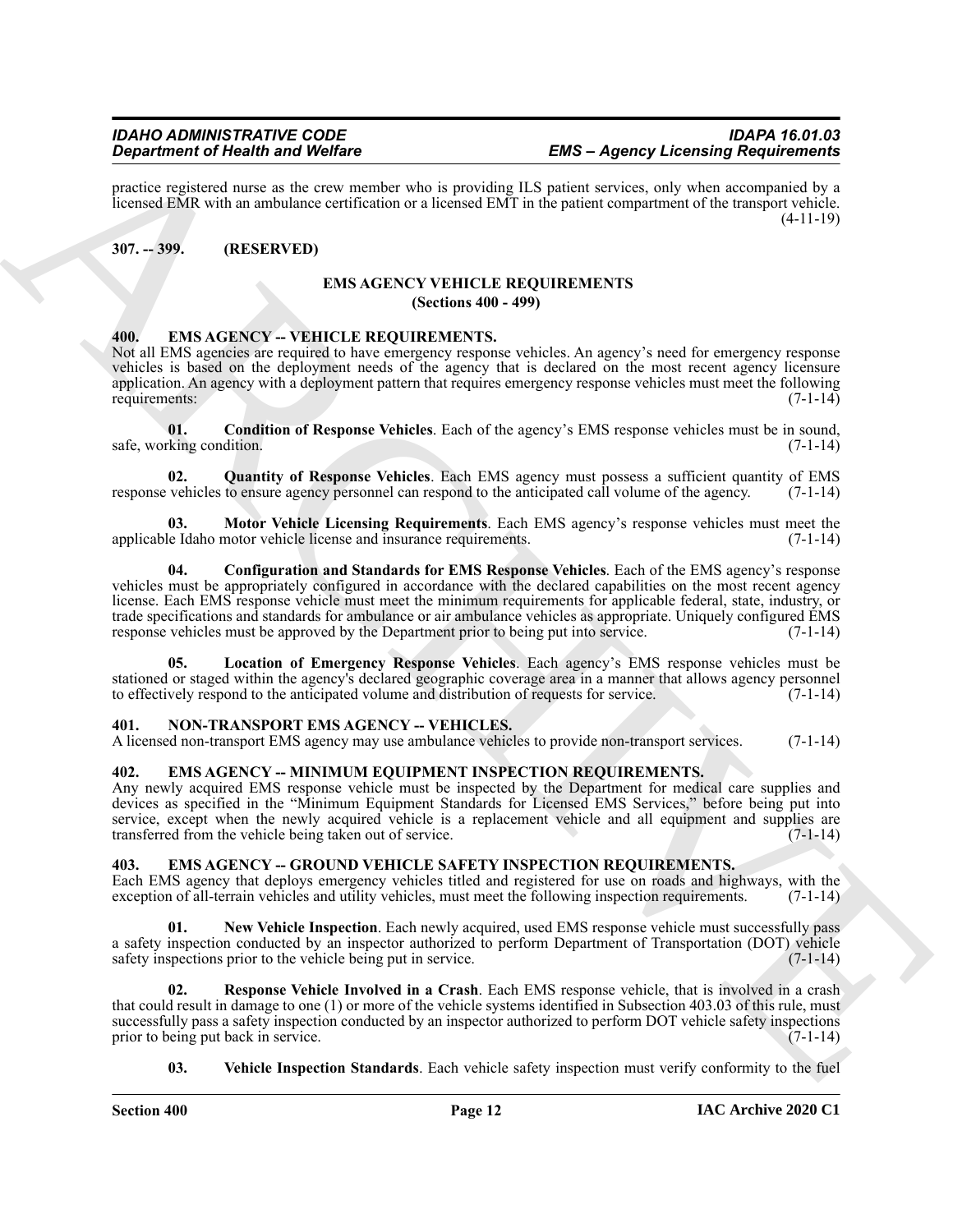system, exhaust, wheels and tires, lights, windshield wipers, steering, suspension, brakes, frame, and electrical system elements of a DOT vehicle safety inspection defined in Appendix G to Subchapter B of Chapter III at 49 CFR Section 396.17. (7-1-14)

<span id="page-12-10"></span>**04. Vehicle Inspection Records**. Each EMS agency must keep records of all emergency response vehicle safety inspections. These records must be made available to the Department upon request. (7-1-14)

#### <span id="page-12-1"></span><span id="page-12-0"></span>**404. -- 499. (RESERVED)**

#### <span id="page-12-11"></span>**EMS AGENCY REQUIREMENTS AND WAIVERS (Sections 500 - 599)**

<span id="page-12-3"></span><span id="page-12-2"></span>**500. EMS AGENCY -- GENERAL EQUIPMENT REQUIREMENTS AND MODIFICATIONS.** Each EMS agency must meet the requirements of the "Minimum Equipment Standards for Licensed EMS Services," incorporated by reference in Section 004 of these rules, in addition to the following requirements: (7-1-14)

<span id="page-12-5"></span>**01. Equipment and Supplies**. Each EMS agency must maintain sufficient quantities of medical care supplies and devices specified in the minimum equipment standards to ensure availability for each response.

 $(7-1-14)$ 

<span id="page-12-9"></span><span id="page-12-6"></span>**02. Safety and Personal Protective Equipment**. Each EMS agency must maintain safety and personal protective equipment for licensed personnel and other vehicle occupants as specified in the minimum equipment standards. This includes equipment for body substance isolation and protection from exposure to communicable diseases and pathogens. (7-1-14)

**Experimental de la metallonistica (m. 1886)**<br>
Spacina de Médica (m. 1894)<br>
Archives de la metallonistica (m. 1895)<br>
Archives de la metallonistica (m. 1895)<br>
Archives de la metallonistica (m. 1895)<br>

Registere de la metal **03. Modifications to an EMS Agency's Minimum Equipment List**. An EMS agency's minimum equipment list may be modified upon approval by the Department. Requests for equipment modifications must be submitted to the Department and include clinical and operational justification for the modification and be signed by the EMS agency's medical director. Approved modifications are granted by the Department as either an exception or an exemption.  $(7-1-14)$ 

**a.** Exceptions to the agency's minimum equipment list requirements may be granted by the Department upon inspection or review of a modification request, when the circumstances and available alternatives assure that appropriate patient care will be provided for all anticipated incidents. (7-1-14)

**b.** Exemptions that remove minimum equipment and do not provide an alternative may be granted by the Department following review of a modification request. The request must describe the agency's deployment model and why there is no anticipated need for the specified equipment to provide appropriate patient care. (7-1-14)

**04. Review of an Equipment Modification Request**. Each request from an EMS agency for equipment modification may be reviewed by either the EMS Advisory Committee (EMSAC), or the EMS Physician Commission (EMSPC), or both. The recommendations from EMSAC and EMSPC are submitted to the Department which has the final authority to approve or deny the modification request.  $(7-1-14)$ 

<span id="page-12-8"></span>**a.** A modification request of an operational nature will be reviewed by EMSAC;  $(7-1-14)$ 

<span id="page-12-4"></span>**b.** A modification request of a clinical nature will be reviewed by the EMSPC; and  $(7-1-14)$ 

**c.** A modification request that has both operational and clinical considerations will be reviewed by  $(7-1-14)$  $b$ oth.  $(7-1-14)$ 

**05. Denial of an Equipment Modification Request**. An EMS agency may appeal the denial of an equipment modification request under the provisions in IDAPA 16.05.03, "Contested Case Proceedings and Declaratory Rulings." (3-20-20)

<span id="page-12-7"></span>**06. Renewal of Equipment Modification**. An EMS agency's equipment modification must be reviewed and reaffirmed as follows: (7-1-14)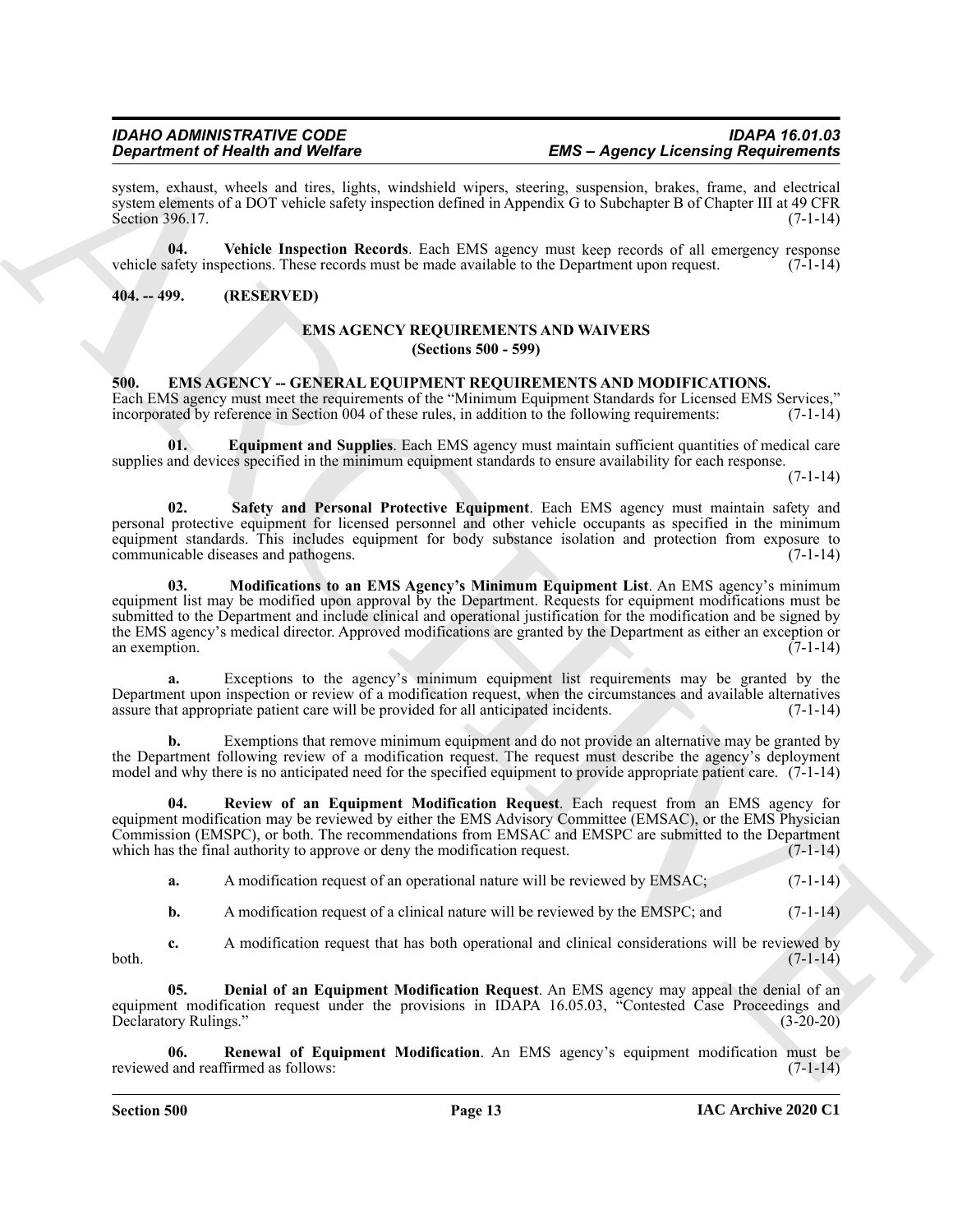<span id="page-13-7"></span>

| Annually, with the agency license renewal application; or | $(7-1-14)$ |
|-----------------------------------------------------------|------------|
| When the EMS agency changes its medical director.         | $(7-1-14)$ |

### <span id="page-13-0"></span>**501. AIR MEDICAL EMS AGENCY -- EQUIPMENT REQUIREMENTS AND MODIFICATIONS.**

Each air medical agency must meet the requirements outlined in Section 500 of these rules, as well as the following:  $(7-1-14)$ 

<span id="page-13-9"></span>**01. FAA 135 Certification**. The air medical agency must hold a Federal Aviation Administration 135 certification. (7-1-14)

<span id="page-13-8"></span>**02. Configuration and Equipment Standards**. Aircraft and equipment configuration that does not compromise the ability to provide appropriate care or prevent emergency care providers from safely performing emergency procedures, if necessary, while in flight. (7-1-14) (7-1-14)

### <span id="page-13-1"></span>**502. -- 509. (RESERVED)**

#### <span id="page-13-10"></span><span id="page-13-2"></span>**510. EMS AGENCY -- COMMUNICATION REQUIREMENTS.**

Each EMS agency must meet the following communication requirements to obtain or maintain agency licensure.

 $(7-1-14)$ 

<span id="page-13-11"></span>**01. Air Medical EMS Agency**. Each air medical agency must have mobile radios of sufficient quantities to ensure that every aircraft and ground crew has the ability to communicate on the frequencies 155.340 MHZ and 155.280 MHZ, with continuous tone coded squelch system encoding capabilities to allow access to the Idaho EMS radio communications system. Idaho EMS radio communications system.

<span id="page-13-13"></span><span id="page-13-12"></span>**02. Ambulance EMS Agency**. Each ambulance EMS agency must have mobile radios of sufficient quantities to ensure that every vehicle crew has the ability to communicate on the frequencies 155.340 MHZ and 155.280 MHZ, with continuous tone coded squelch system encoding capabilities to allow access to the Idaho EMS radio communications system.

**EMS - Agency Licensing Requirements**<br> **EMS - Agency Licensing Requirements**<br>
A Amerika, with the space of the space of products or<br>
A Meant by the space of the space of products or<br> **ARCHIVE AND SCRIP CONTINUOS** (FOR THE **03. Non-transport EMS Agency**. Each non-transport EMS agency must have mobile or portable radios of sufficient quantities to ensure that agency personnel at an emergency scene have the ability to communicate on the frequencies 155.340 MHZ and 155.280 MHZ, with continuous tone coded squelch system encoding capabilities to allow access to the Idaho EMS radio communications system. (7-1-14)

### <span id="page-13-14"></span><span id="page-13-3"></span>**511. EMS AGENCY -- DISPATCH REQUIREMENTS.**

Each EMS agency must have a twenty-four (24) hour dispatch arrangement. (7-1-14)

### <span id="page-13-4"></span>**512. -- 519. (RESERVED)**

### <span id="page-13-15"></span><span id="page-13-5"></span>**520. EMS AGENCY -- RESPONSE REQUIREMENTS AND WAIVERS.**

Each EMS agency must respond to calls on a twenty-four (24) hour a day basis within the agency's declared geographic coverage area unless a waiver exists. (7-1-14)

### <span id="page-13-16"></span><span id="page-13-6"></span>**521. NON-TRANSPORT EMS AGENCY -- WAIVER OF RESPONSE REQUIREMENT.**

The controlling authority of a non-transport agency may petition the Department for a waiver of the twenty-four (24) hour response requirement if one (1) or more of the following conditions exist:  $(7-1-14)$ 

<span id="page-13-18"></span>**01. Not Populated on 24-Hour Basis**. The community, setting, industrial site, or event being served by the agency is not populated on a twenty-four  $(24)$  hour basis.  $(7-1-14)$ 

**02.** Not on Daily Basis Per Year. The community, setting, industrial site, or event being served by the oes not exist on a three hundred sixty-five (365) day per year basis. (7-1-14) agency does not exist on a three hundred sixty-five (365) day per year basis.

#### <span id="page-13-19"></span><span id="page-13-17"></span>**03.** Undue Hardship on Community. The provision of twenty-four (24) hour response would cause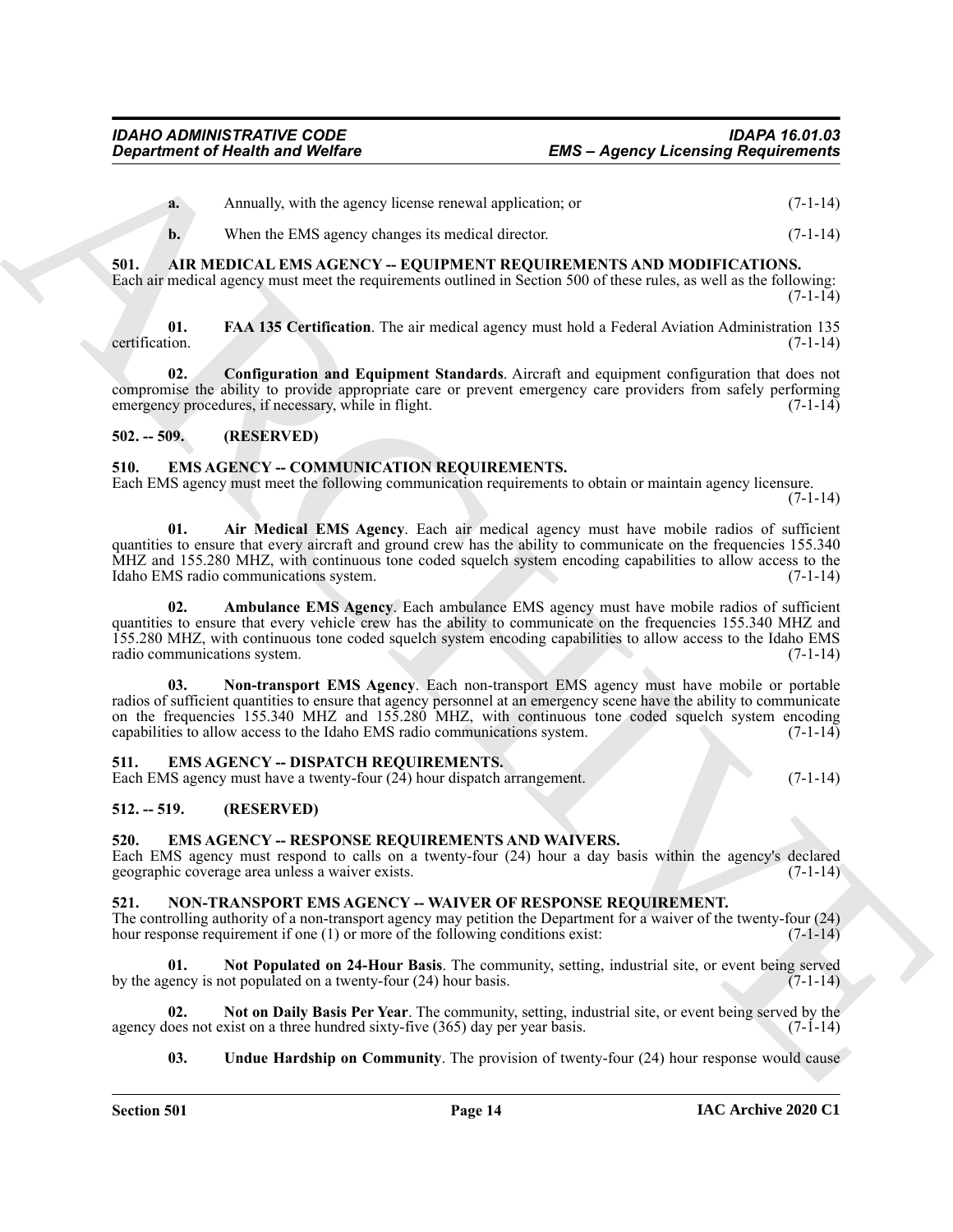<span id="page-14-12"></span>an undue hardship on the community being served by the agency. (7-1-14)

**04. Abandonment of Service**. The provision of twenty-four (24) hour response would cause abandonment of the service provided by the agency. (7-1-14)

#### <span id="page-14-6"></span><span id="page-14-0"></span>**522. NON-TRANSPORT EMS AGENCY -- PETITION FOR WAIVER.**

<span id="page-14-9"></span>**01. Submit Petition for Waiver**. The controlling authority of an existing non-transport agency desiring a waiver of the twenty-four (24) hour response requirement must submit a petition for waiver to the Department. (7-1-14)

<span id="page-14-11"></span>**02. Waiver Declared on Initial Application**. The controlling authority of an applicant non-transport agency desiring a waiver of the twenty-four (24) hour response requirement must declare the request for waiver on the initial application for agency licensure to the Department. (7-1-14)

**Expariment of Nearly is and Wolfing<br>
consideration of Nearly Wolfing<br>
consideration of the second by the second<br>
consideration of the second by the second by the second by the second<br>
consideration of the second particle 03. Not Populated on a 24-Hour or Daily Basis -- Petition Content**. A non-transport agency with a service area with less than twenty-four (24) hours population or less than three-hundred sixty-five (365) days per year population must include the following information on the petition for waiver of the twenty-four (24) hour response requirement: (7-1-14)

<span id="page-14-10"></span><span id="page-14-7"></span>**a.** A description of the hours or days the geographic area is populated. (7-1-14)

**b.** A staffing and deployment plan that ensures EMS response availability for the anticipated call volume during the hours or days of operation. (7-1-14)

**04. Undue Hardship or Abandonment of Service Waiver -- Petition Content**. A non-transport agency must include the following information on the application for waiver of the twenty-four (24) hour response requirement when that provision would cause an undue hardship on the community being served by the agency or abandonment of service: (7-1-14)

**a.** A description of the applicant's operational limitations to provide twenty-four (24) hour response.  $(7-1-14)$ 

**b.** A description of the initiatives underway or planned to provide twenty-four (24) hour response. (7-1-14)

**c.** A staffing and deployment plan identifying the agency's response capabilities and back up plans for services to the community when the agency is unavailable. (7-1-14)

**d.** A description of the collaboration that exists with all other EMS agencies providing services within the applicant's geographic response area. (7-1-14)

<span id="page-14-8"></span>**05. Renewal of Waivers**. The controlling authority of a non-transport agency desiring to renew a waiver of the twenty-four (24) hour response requirement must declare the request for renewal of the waiver on the annual renewal application for agency licensure to the Department. (7-1-14)

### <span id="page-14-1"></span>**523. -- 524. (RESERVED)**

<span id="page-14-3"></span><span id="page-14-2"></span>**525. AMBULANCE OR AIR MEDICAL EMS AGENCY -- WAIVER OF RESPONSE REQUIREMENT.** The controlling authority of a existing ambulance or air medical agency may petition the Board of Health and for a waiver of the twenty-four (24) hour response requirement if one (1) or more of the following conditions exist:

 $(7-1-14)$ 

**01.** Undue Hardship on Community. The provision of twenty-four (24) hour response would cause hardship on the community being served by the agency. (7-1-14) an undue hardship on the community being served by the agency.

<span id="page-14-5"></span><span id="page-14-4"></span>**02. Abandonment of Service**. The provision of twenty-four (24) hour response would cause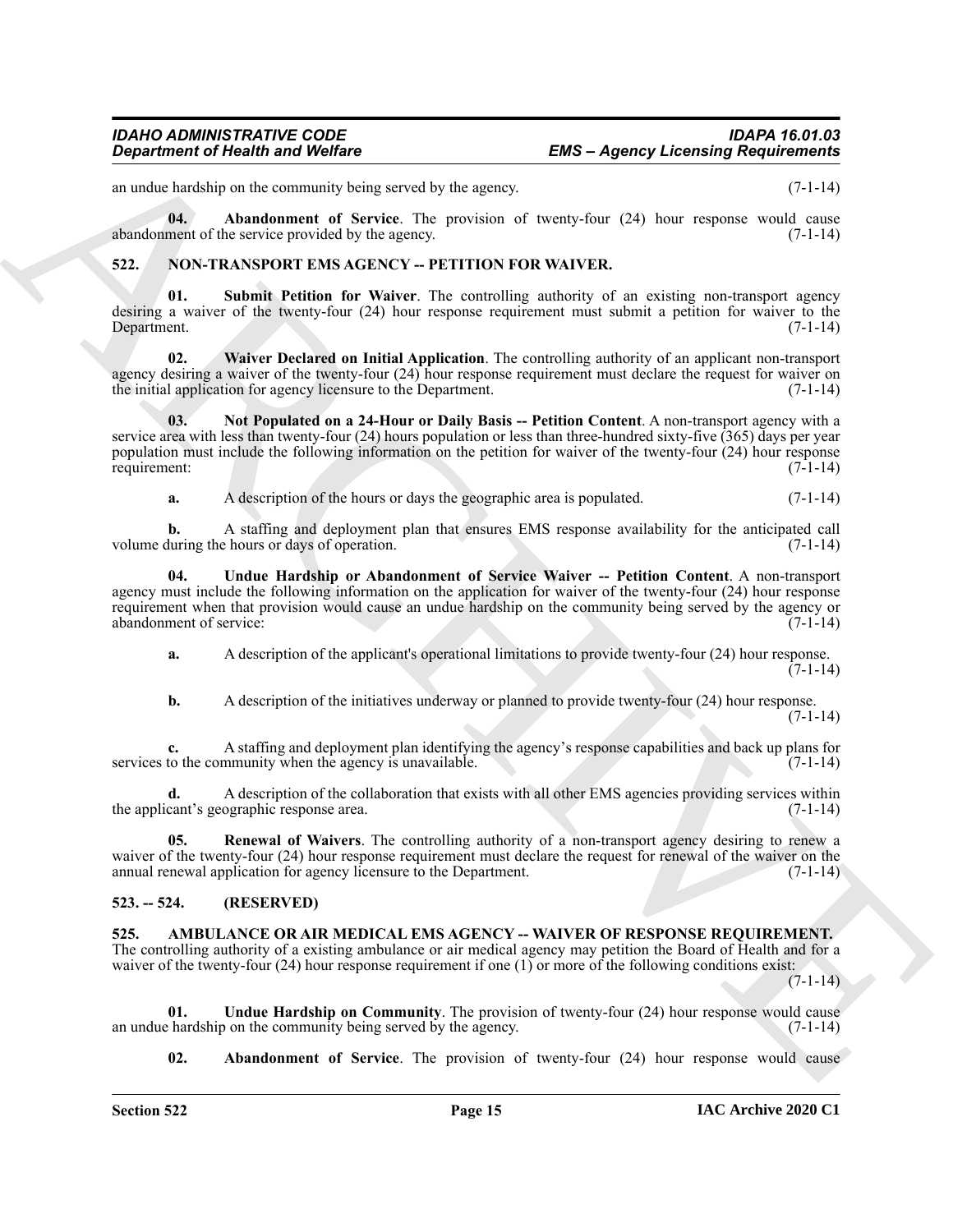abandonment of the service provided by the agency. (7-1-14)

#### <span id="page-15-9"></span><span id="page-15-0"></span>**526. AMBULANCE OR AIR MEDICAL EMS AGENCY -- PETITION FOR WAIVER.**

<span id="page-15-10"></span>**01. Submit Petition for Waiver**. The controlling authority of an existing ambulance or air medical agency desiring a waiver of the twenty-four (24) hour response requirement must submit a petition for waiver to the<br>(7-1-14) Board. (7-1-14)

**02. Undue Hardship or Abandonment of Service Waiver -- Petition Content**. An ambulance EMS agency must include the following information on the petition for waiver of the twenty-four (24) hour response:  $(7-1-14)$ 

<span id="page-15-11"></span>**a.** A description of the petitioner's operational limitations to provide twenty-four (24) hour response.  $(7-1-14)$ 

**b.** A description of the initiatives underway or planned to provide twenty-four (24) hour response.  $(7-1-14)$ 

**c.** A staffing and deployment plan identifying the agency's response capabilities and back-up plans for services to the community when the agency is unavailable.  $(7-1-14)$ 

**d.** A description of the collaboration that exists with all other EMS agencies providing services within the petitioner's geographic response area. (7-1-14)

#### <span id="page-15-1"></span>**527. -- 529. (RESERVED)**

#### <span id="page-15-13"></span><span id="page-15-2"></span>**530. EMS AGENCY -- MEDICAL SUPERVISION REQUIREMENTS.**

Each EMS agency must comply with medical supervision plan requirements and designate a physician as the agency medical director who is responsible for the supervision of medical activities defined in IDAPA 16.02.02, "Idaho Emergency Medical Services (EMS) Physician Commission." (3-20-20)

#### <span id="page-15-3"></span>**531. -- 534. (RESERVED)**

<span id="page-15-17"></span><span id="page-15-4"></span>**535. EMS AGENCY -- RECORDS, DATA COLLECTION, AND SUBMISSION REQUIREMENTS.** Each EMS agency must comply with the records, data collection, and submission requirements under IDAPA 16.01.06, "Emergency Medical Services (EMS) -- Data Collection and Submission Requirements." (7-1-17)

#### <span id="page-15-6"></span><span id="page-15-5"></span>**536. -- 599. (RESERVED)**

# <span id="page-15-18"></span>**EMS AGENCY AGREEMENTS, PLANS, AND POLICIES**

**(Sections 600 - 699)**

#### <span id="page-15-12"></span><span id="page-15-7"></span>**600. EMS AGENCY -- AGREEMENTS, PLANS, AND POLICIES.**

When applicable, each EMS agency must make the following agreements, plans, and policies, described in Sections 600 through 699 of these rules, available to the Department upon request. (7-1-14)

### <span id="page-15-16"></span><span id="page-15-14"></span><span id="page-15-8"></span>**601. EMS AGENCY -- PATIENT CARE INTEGRATION.**

**EMS - Agency Licensing Requirements**<br>
State AWINE ARCHIVE CONTINUES (Section 1998)<br>
State AWINE ARCHIVE CONTINUES (Section 1998)<br>
State AWINE ARCHIVE CONTINUES (Section 1998)<br>
The Continues of the Marchive Registered Con **01. Cooperative Agreements for Common Geographic Coverage Area**. Each ground EMS agency that shares common geographic coverage areas with other EMS agencies must develop cooperative written agreements that address integration of patient care between the agencies. A ground agency can not provide a level of care that exceeds the clinical level of a prehospital agency receiving the patient, unless the written patient integration plan specifically addresses the continuation of the higher level of care throughout the patient transport. (7-1-14)

<span id="page-15-15"></span>**02. Cooperative Agreement for Non-Transport Agency**. Each non-transport EMS agency must have a cooperative written agreement with a prehospital agency that will provide patient transportation. The agreement must address integration of patient care between the agencies. A non-transport prehospital agency may not provide a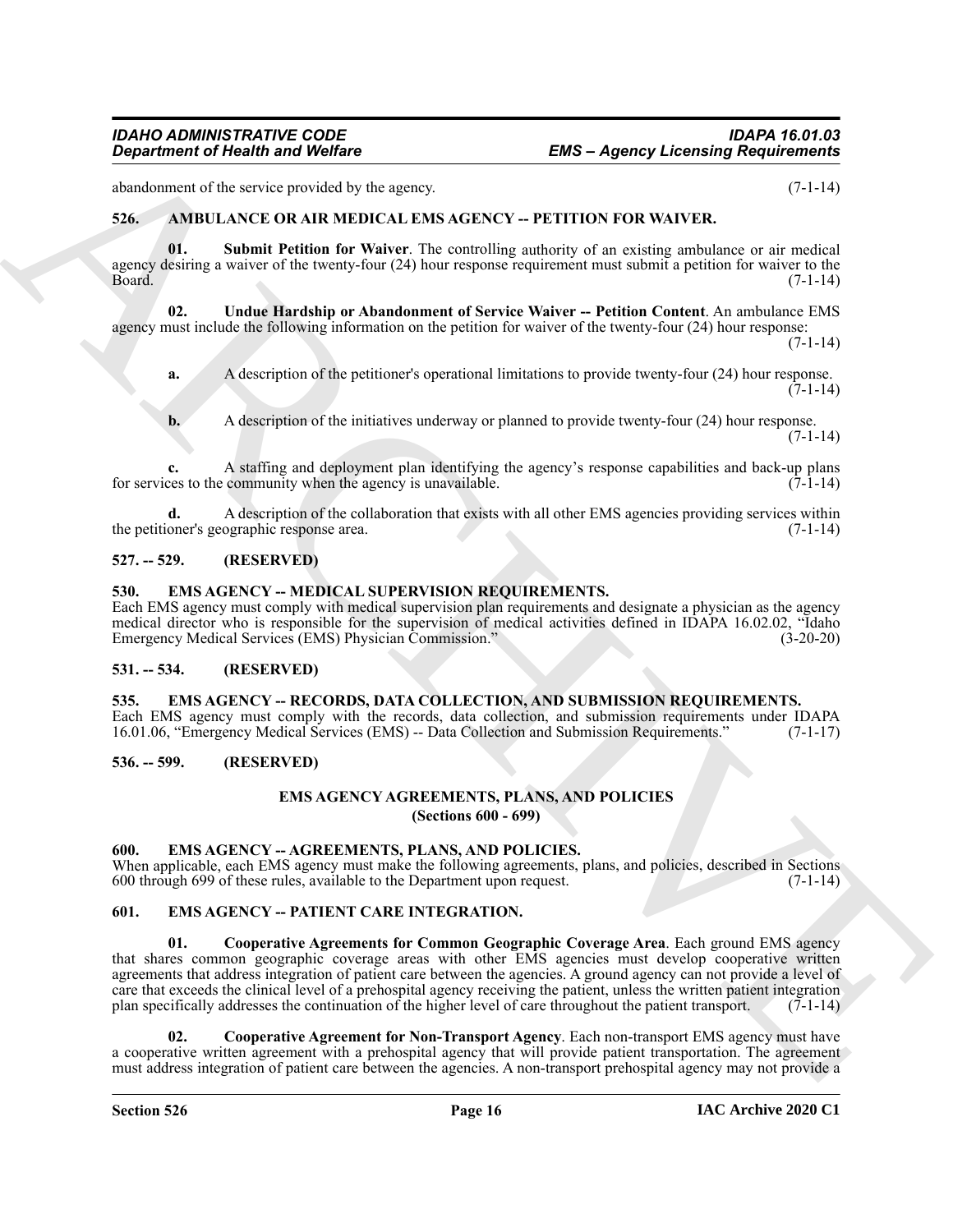level of care that exceeds the clinical level of the responding transport prehospital agency unless the integration plan specifically addresses the continuation of the higher level of care throughout the patient transport. specifically addresses the continuation of the higher level of care throughout the patient transport.

#### <span id="page-16-4"></span><span id="page-16-0"></span>**602. AIR MEDICAL EMS AGENCY -- PATIENT CARE INTEGRATION.**

Each air medical agency must declare and make available its patient care integration policies to the Department upon request.  $(7-1-14)$ 

#### <span id="page-16-9"></span><span id="page-16-1"></span>**603. EMS AGENCY -- PLANNED DEPLOYMENT AGREEMENTS.**

Each EMS agency that utilizes a planned deployment must develop a cooperative planned deployment agreement between the EMS agencies. The agreement must include the following: (7-1-14)

<span id="page-16-10"></span>**01. Chief Administrative Officials**. Approval of the chief administrative officials of each EMS agency entering into the agreement either as the receiver of the planned deployment or the provider of the planned deployment. (7-1-14)

<span id="page-16-13"></span>**02. Medical Directors**. Approval of the medical directors of each EMS agency entering into the net either as the receiver of the planned deployment or the provider of the planned deployment. (7-1-14) agreement either as the receiver of the planned deployment or the provider of the planned deployment.

<span id="page-16-12"></span>**03.** Geographic Locations and Services. The agreement must provide the geographic locations and ces to be provided by the planned deployment. the services to be provided by the planned deployment.

<span id="page-16-18"></span>**04. Shared Resources**. The agreement must provide for any sharing of resources between each EMS agency covered by the planned deployment. (7-1-14)

<span id="page-16-11"></span>**05. Equipment and Medication.** The agreement must provide for the availability and responsibility of nt and medications for each EMS agency covered by the planned deployment. (7-1-14) equipment and medications for each EMS agency covered by the planned deployment.

<span id="page-16-15"></span>**06. Patient Integration of Care**. The agreement must provide patient integration of care by each EMS agency covered by the planned deployment. (7-1-14)

<span id="page-16-16"></span>**07. Patient Transport**. The agreement must provide for patient transport considerations by each EMS agency covered by the planned deployment. (7-1-14)

<span id="page-16-14"></span>**08.** Medical Supervision. The agreement must have provisions for medical supervision of each EMS overed by the planned deployment. (7-1-14) agency covered by the planned deployment.

<span id="page-16-17"></span>**09. Quality Assurance**. The agreement must provide for quality assurance and retrospective case reviews by each EMS agency covered by the planned deployment. (7-1-14)

#### <span id="page-16-2"></span>**604. -- 649. (RESERVED)**

#### <span id="page-16-5"></span><span id="page-16-3"></span>**650. AIR MEDICAL EMS AGENCY -- REQUIRED POLICIES.**

Each air medical EMS agency must have the following policies on file with the Department: (7-1-14)

<span id="page-16-8"></span><span id="page-16-6"></span>**01. Non-Discrimination Policy**. Each air medical EMS agency must have written non-discrimination to ensure that requests for service are not evaluated based on the patient's ability to pay. (7-1-14) policies to ensure that requests for service are not evaluated based on the patient's ability to pay.

**Experimental definition of Weblast Control of the required transformation of the space Linear Control of the relationship of the relationship of the relationship of the relationship of the relationship of the relationshi Weather Turn Down Policy**. Each air medical EMS agency must immediately notify other air medical agencies in common geographical areas and the Idaho EMS State Communications Center about any requests for services declined or aborted due to weather. Notification to other agencies of flights declined or aborted due to weather must be documented. (7-1-14)

**03. Patient Destination Procedure**. Each air medical EMS agency must maintain written procedures for the determination of patient destination. These procedures must: (7-1-14)

<span id="page-16-7"></span>**a.** Consider the licensed EMS agency destination protocol and medical supervision received;

 $(7-1-14)$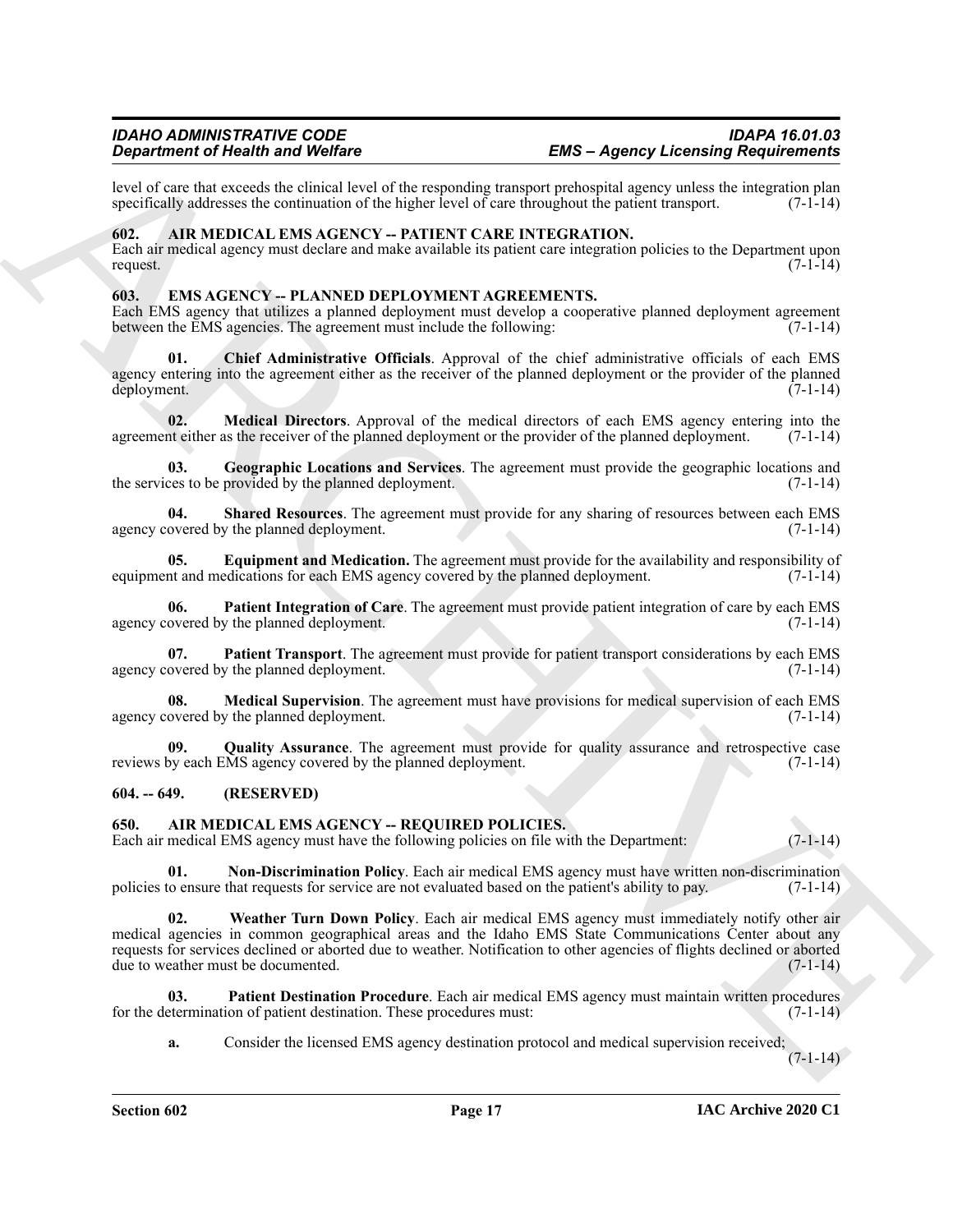<span id="page-17-3"></span>

|                    | <b>Department of Health and Welfare</b>                                                                                                                                                                                                                                                                                                                                                                    | <b>EMS - Agency Licensing Requirements</b> |            |  |
|--------------------|------------------------------------------------------------------------------------------------------------------------------------------------------------------------------------------------------------------------------------------------------------------------------------------------------------------------------------------------------------------------------------------------------------|--------------------------------------------|------------|--|
| $\mathbf{b}$ .     | Be made available to licensed EMS agencies that utilize their services;                                                                                                                                                                                                                                                                                                                                    |                                            | $(7-1-14)$ |  |
| c.                 | Honor patient preference if:                                                                                                                                                                                                                                                                                                                                                                               |                                            | $(7-1-14)$ |  |
| 1.                 | The requested facility is capable of providing the necessary medical care; and                                                                                                                                                                                                                                                                                                                             |                                            | $(7-1-14)$ |  |
| ii.<br>EMS system. | The requested facility is located within a reasonable distance not compromising patient care or the                                                                                                                                                                                                                                                                                                        |                                            | $(7-1-14)$ |  |
| 04.<br>includes:   | Safety Program Policy. Each air medical EMS agency must maintain a safety program policy that                                                                                                                                                                                                                                                                                                              |                                            | $(7-1-14)$ |  |
| a.                 | Designation of a safety officer;                                                                                                                                                                                                                                                                                                                                                                           |                                            | $(7-1-14)$ |  |
| b.                 | Designation of a multi-disciplinary safety committee that includes: pilot, medical personnel,<br>mechanic, communication specialist, and administrative staff;                                                                                                                                                                                                                                             |                                            | $(7-1-14)$ |  |
| c.                 | Post-Accident Incident Plan;                                                                                                                                                                                                                                                                                                                                                                               |                                            | $(7-1-14)$ |  |
| d.                 | Fitness for Duty Requirements;                                                                                                                                                                                                                                                                                                                                                                             |                                            | $(7-1-14)$ |  |
| e.                 | Annual Air Medical Resource Management Training;                                                                                                                                                                                                                                                                                                                                                           |                                            | $(7-1-14)$ |  |
| f.                 | Procedures for allowing a crew member to decline or abort a flight;                                                                                                                                                                                                                                                                                                                                        |                                            | $(7-1-14)$ |  |
| g.                 | Necessary personal equipment, apparel, and survival gear appropriate to the flight environment.<br>Helmets must be required for each EMS crew member and pilot during helicopter operations; and                                                                                                                                                                                                           |                                            | $(7-1-14)$ |  |
| h.<br>committee.   | A procedure to review each flight for safety concerns and report those concerns to the safety                                                                                                                                                                                                                                                                                                              |                                            | $(7-1-14)$ |  |
| 05.                | Training Policy. Each air medical EMS agency must have written documentation of initial and<br>annual air medical specific recurrent training for air ambulance personnel. Education content must include: (7-1-14)                                                                                                                                                                                        |                                            |            |  |
| a.                 | Altitude physiology;                                                                                                                                                                                                                                                                                                                                                                                       |                                            | $(7-1-14)$ |  |
| b.                 | Stressors of flight;                                                                                                                                                                                                                                                                                                                                                                                       |                                            | $(7-1-14)$ |  |
| c.                 | Air medical resource management;                                                                                                                                                                                                                                                                                                                                                                           |                                            | $(7-1-14)$ |  |
| d.                 | Survival;                                                                                                                                                                                                                                                                                                                                                                                                  |                                            | $(7-1-14)$ |  |
| e.                 | Navigation; and                                                                                                                                                                                                                                                                                                                                                                                            |                                            | $(7-1-14)$ |  |
| f.                 | Aviation safety issues including emergency procedures.                                                                                                                                                                                                                                                                                                                                                     |                                            | $(7-1-14)$ |  |
| $651. - 699.$      | (RESERVED)                                                                                                                                                                                                                                                                                                                                                                                                 |                                            |            |  |
|                    | EMS AGENCY UTILIZATION OF AIR MEDICAL SERVICES<br>(Sections 700 - 799)                                                                                                                                                                                                                                                                                                                                     |                                            |            |  |
| 700.               | <b>EMS AGENCY -- CRITERIA TO REQUEST AN AIR MEDICAL RESPONSE.</b><br>Each ground EMS agency must establish written criteria for the agency's licensed EMS personnel that provides<br>decision-making guidance for requesting an air medical response to an emergency scene. This criteria must be<br>approved by the agency's medical director. The following conditions must be included in the criteria: |                                            | $(7-1-14)$ |  |

### <span id="page-17-6"></span><span id="page-17-4"></span>**EMS AGENCY UTILIZATION OF AIR MEDICAL SERVICES (Sections 700 - 799)**

### <span id="page-17-5"></span><span id="page-17-2"></span><span id="page-17-1"></span><span id="page-17-0"></span>**700. EMS AGENCY -- CRITERIA TO REQUEST AN AIR MEDICAL RESPONSE.**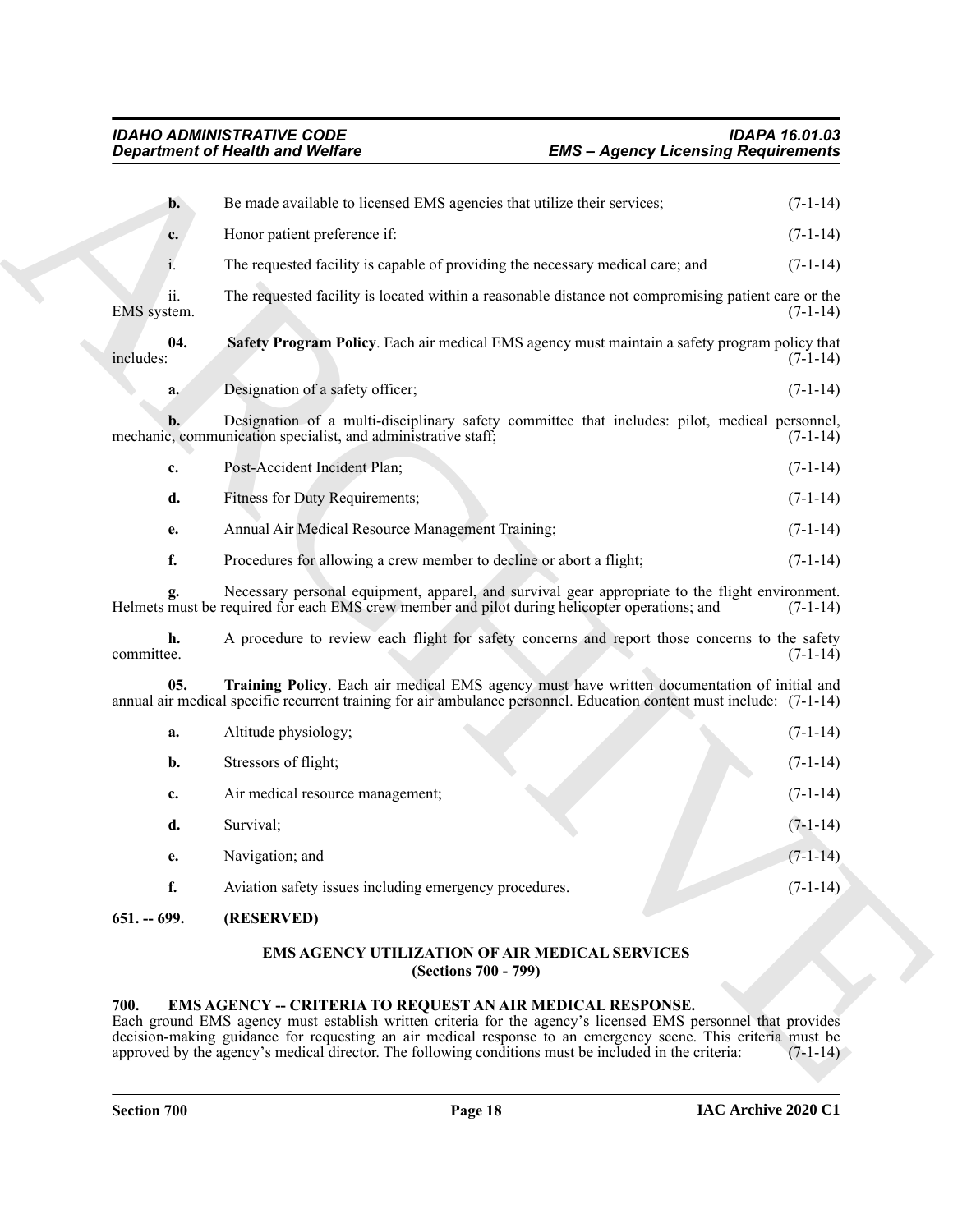<span id="page-18-0"></span>**Expanding the Vietnice of the state of the state of the state of the state of the state of the state of the state of the state of the state of the state of the state of the state of the state of the state of the state of 01.** Clinical Conditions. Each licensed EMS agency must develop written criteria based on best practice principles for requesting an air medical response for the following clinical conditions: (7-1-14) medical practice principles for requesting an air medical response for the following clinical conditions: **a.** The patient has a penetrating or crush injury to head, neck, chest, abdomen, or pelvis; (7-1-14) **b.** Neurological presentation suggestive of spinal cord injury;  $(7-1-14)$ **c.** Evidence of a skull fracture (depressed, open, or basilar) as detected visually or by palpation; (7-1-14) **d.** Fracture or dislocation with absent distal pulse; (7-1-14) **e.** A glasgow coma score of ten (10) or less; (7-1-14) **f.** Unstable vital signs with evidence of shock; (7-1-14) **g.** Cardiac arrest; (7-1-14) **h.** Respiratory arrest; (7-1-14) **i.** Respiratory distress;  $(7-1-14)$ **j.** Upper airway compromise; (7-1-14) **k.** Anaphylaxis; (7-1-14) **l.** Near drowning; (7-1-14) **m.** Changes in level of consciousness; (7-1-14) **n.** Amputation of an extremity; and (7-1-14) **o.** Burns greater than twenty percent (20%) of body surface or with suspected airway compromise.

<span id="page-18-1"></span> $(7-1-14)$ **02. Complications to Clinical Conditions**. Each licensed EMS agency must develop a written policy that provides guidance for requesting an air medical response when there are complicating conditions associated with the clinical conditions listed in Subsection 700.01 of this rule. The complicating conditions must include the

| following: |                                      |  | $(7-1-14)$ |
|------------|--------------------------------------|--|------------|
| a.         | Extremes of age;                     |  | $(7-1-14)$ |
| b.         | Pregnancy; and                       |  | $(7-1-14)$ |
| c.         | Patient "do not resuscitate" status. |  | $(7-1-16)$ |

**03. Operational Conditions for Air Medical Response**. Each licensed EMS agency must have written criteria to provide guidance to the licensed EMS personnel for the following operational conditions: (7-1-14)

<span id="page-18-2"></span>**a.** Availability of local hospitals and regional medical centers;  $(7-1-14)$ 

**b.** Air medical response to the scene and transport to an appropriate hospital will be significantly shorter than ground transport time; (7-1-14)

**c.** Access to time sensitive medical interventions such as percutaneous coronary intervention, lytic administration for stroke, or cardiac care; (7-1-14) thrombolytic administration for stroke, or cardiac care;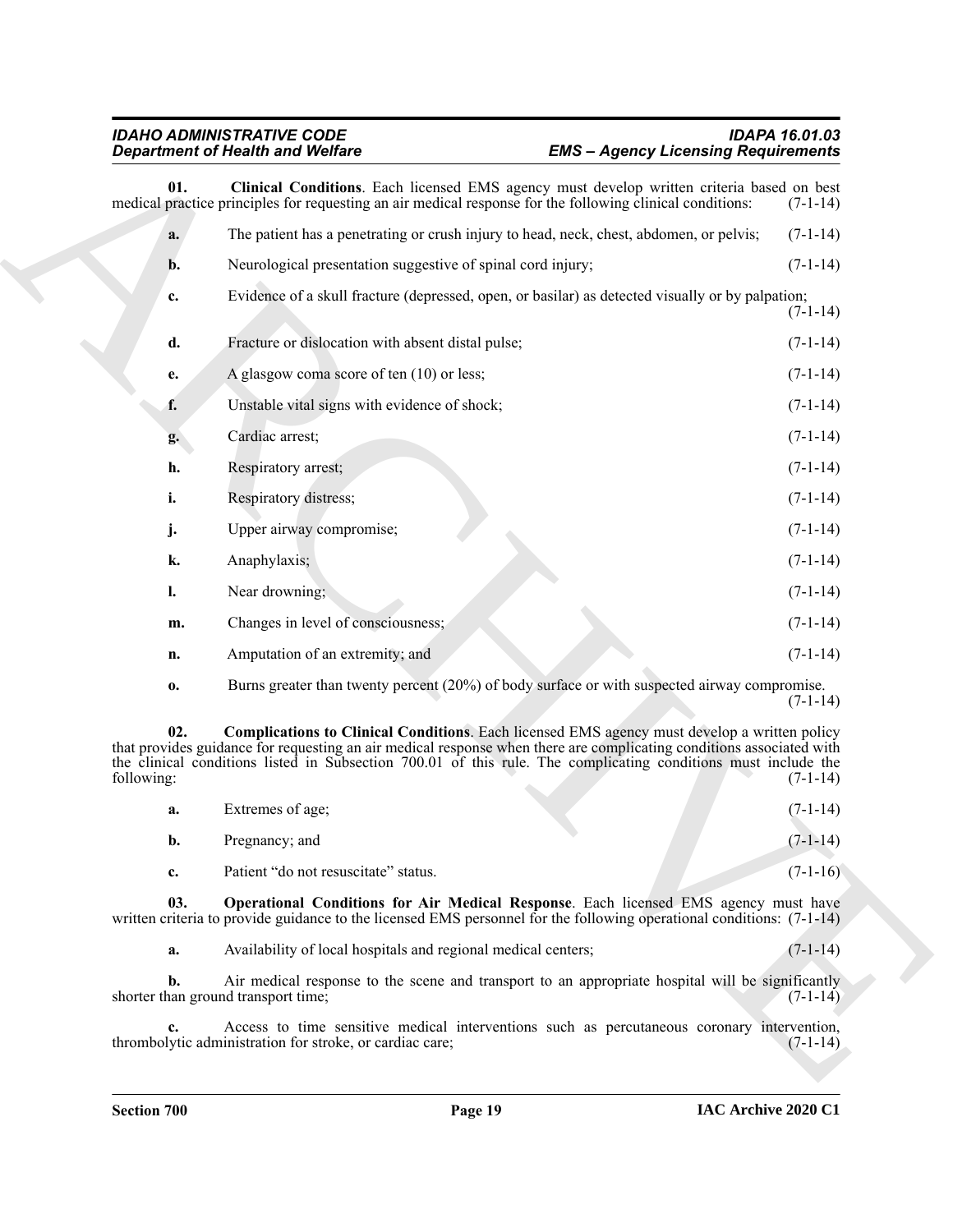### *IDAHO ADMINISTRATIVE CODE IDAPA 16.01.03 EMS – Agency Licensing Requirements*

| As an additional resource for a multiple patient incident; | $(7-1-14)$ |
|------------------------------------------------------------|------------|
| Remote location of the patient; and                        | $(7-1-14)$ |

### <span id="page-19-10"></span><span id="page-19-0"></span>**701. EMS AGENCY -- EMS PERSONNEL REQUEST FOR AIR MEDICAL RESPONSE.**

#### <span id="page-19-6"></span><span id="page-19-1"></span>**702. EMS AGENCY -- CANCELLATION OF AN AIR MEDICAL RESPONSE.**

#### <span id="page-19-11"></span><span id="page-19-2"></span>**703. EMS AGENCY -- ESTABLISHED CRITERIA FOR SIMULTANEOUS DISPATCH.**

#### <span id="page-19-14"></span><span id="page-19-12"></span><span id="page-19-3"></span>**704. EMS AGENCY-- SELECTION OF AIR MEDICAL AGENCY.**

### <span id="page-19-13"></span><span id="page-19-4"></span>**705. -- 719. (RESERVED)**

### <span id="page-19-9"></span><span id="page-19-8"></span><span id="page-19-7"></span><span id="page-19-5"></span>**720. EMS AGENCY -- COMMUNICATIONS WITH AIR MEDICAL SERVICES.**

|                      | <b>Department of Health and Welfare</b>                                                                                                                                                                                                                                                                                                                               |                                                                                                       | <b>EMS - Agency Licensing Requirements</b> |  |  |
|----------------------|-----------------------------------------------------------------------------------------------------------------------------------------------------------------------------------------------------------------------------------------------------------------------------------------------------------------------------------------------------------------------|-------------------------------------------------------------------------------------------------------|--------------------------------------------|--|--|
| d.                   | the most readily available access to advanced life support capabilities;                                                                                                                                                                                                                                                                                              | When the patient's clinical condition indicates the need for advanced life support and air medical is | $(7-1-14)$                                 |  |  |
| e.                   | As an additional resource for a multiple patient incident;                                                                                                                                                                                                                                                                                                            |                                                                                                       | $(7-1-14)$                                 |  |  |
| f.                   | Remote location of the patient; and                                                                                                                                                                                                                                                                                                                                   |                                                                                                       | $(7-1-14)$                                 |  |  |
| g.                   | Local destination protocols.                                                                                                                                                                                                                                                                                                                                          |                                                                                                       | $(7-1-14)$                                 |  |  |
| 701.                 | <b>EMS AGENCY -- EMS PERSONNEL REQUEST FOR AIR MEDICAL RESPONSE.</b><br>Licensed EMS personnel en route to or at the emergency scene have the primary responsibility and authority to<br>request the response of air medical services using the local incident management system and licensed EMS agency<br>written criteria described in Section 700 of these rules. |                                                                                                       | $(7-1-14)$                                 |  |  |
| 702.                 | <b>EMS AGENCY -- CANCELLATION OF AN AIR MEDICAL RESPONSE.</b><br>Following dispatch of air medical services, an air medical response may only be canceled upon completion of a<br>patient assessment performed by licensed EMS personnel.                                                                                                                             |                                                                                                       | $(7-1-14)$                                 |  |  |
| 703.<br>these rules. | <b>EMS AGENCY -- ESTABLISHED CRITERIA FOR SIMULTANEOUS DISPATCH.</b><br>A ground EMS agency may establish criteria for simultaneous dispatch for air and ground medical response. Air<br>medical services will not launch to an emergency scene unless requested in accordance with Subsection 720.01 of                                                              |                                                                                                       | $(7-1-14)$                                 |  |  |
| 704.                 | EMS AGENCY-- SELECTION OF AIR MEDICAL AGENCY.<br>Each EMS agency has the responsibility to select an appropriate air medical service EMS agency.                                                                                                                                                                                                                      |                                                                                                       | $(7-1-14)$                                 |  |  |
| 01.                  | establishes a process to select an air medical service.                                                                                                                                                                                                                                                                                                               | Written Policy to Select Air Medical Agency. Each EMS agency must have a written policy that          | $(7-1-14)$                                 |  |  |
| 02.<br>care.         | request for a specific air medical service when the circumstances will not jeopardize patient safety or delay patient                                                                                                                                                                                                                                                 | Policy for Patient Requests. The written policy must direct EMS personnel to honor a patient          | $(7-1-14)$                                 |  |  |
| $705. - 719.$        | (RESERVED)                                                                                                                                                                                                                                                                                                                                                            |                                                                                                       |                                            |  |  |
| 720.                 | <b>EMS AGENCY -- COMMUNICATIONS WITH AIR MEDICAL SERVICES.</b>                                                                                                                                                                                                                                                                                                        |                                                                                                       |                                            |  |  |
| 01.<br>response.     | management system, each EMS agency must establish a uniform method of communication to request an air medical                                                                                                                                                                                                                                                         | Responsibility to Request an Air Medical Response. In compliance with the local incident              | $(7-1-14)$                                 |  |  |
| 02.                  | response must include the following information as it becomes available:                                                                                                                                                                                                                                                                                              | Required Information to Request an Air Medical Response. Requests for an air medical                  | $(7-1-14)$                                 |  |  |
| a.                   | Type of incident;                                                                                                                                                                                                                                                                                                                                                     |                                                                                                       | $(7-1-14)$                                 |  |  |
| b.                   | Landing zone location or GPS (latitude/longitude) coordinates, or both;                                                                                                                                                                                                                                                                                               |                                                                                                       | $(7-1-14)$                                 |  |  |
|                      | Scene contact unit or scene incident commander, or both;                                                                                                                                                                                                                                                                                                              |                                                                                                       | $(7-1-14)$                                 |  |  |
| c.                   |                                                                                                                                                                                                                                                                                                                                                                       |                                                                                                       |                                            |  |  |
| d.                   | Number of patients if known;                                                                                                                                                                                                                                                                                                                                          |                                                                                                       |                                            |  |  |
| e.                   | Need for special equipment;                                                                                                                                                                                                                                                                                                                                           |                                                                                                       |                                            |  |  |
| f.                   | Estimated weight of the patient;                                                                                                                                                                                                                                                                                                                                      |                                                                                                       | $(7-1-14)$<br>$(7-1-14)$<br>$(7-1-14)$     |  |  |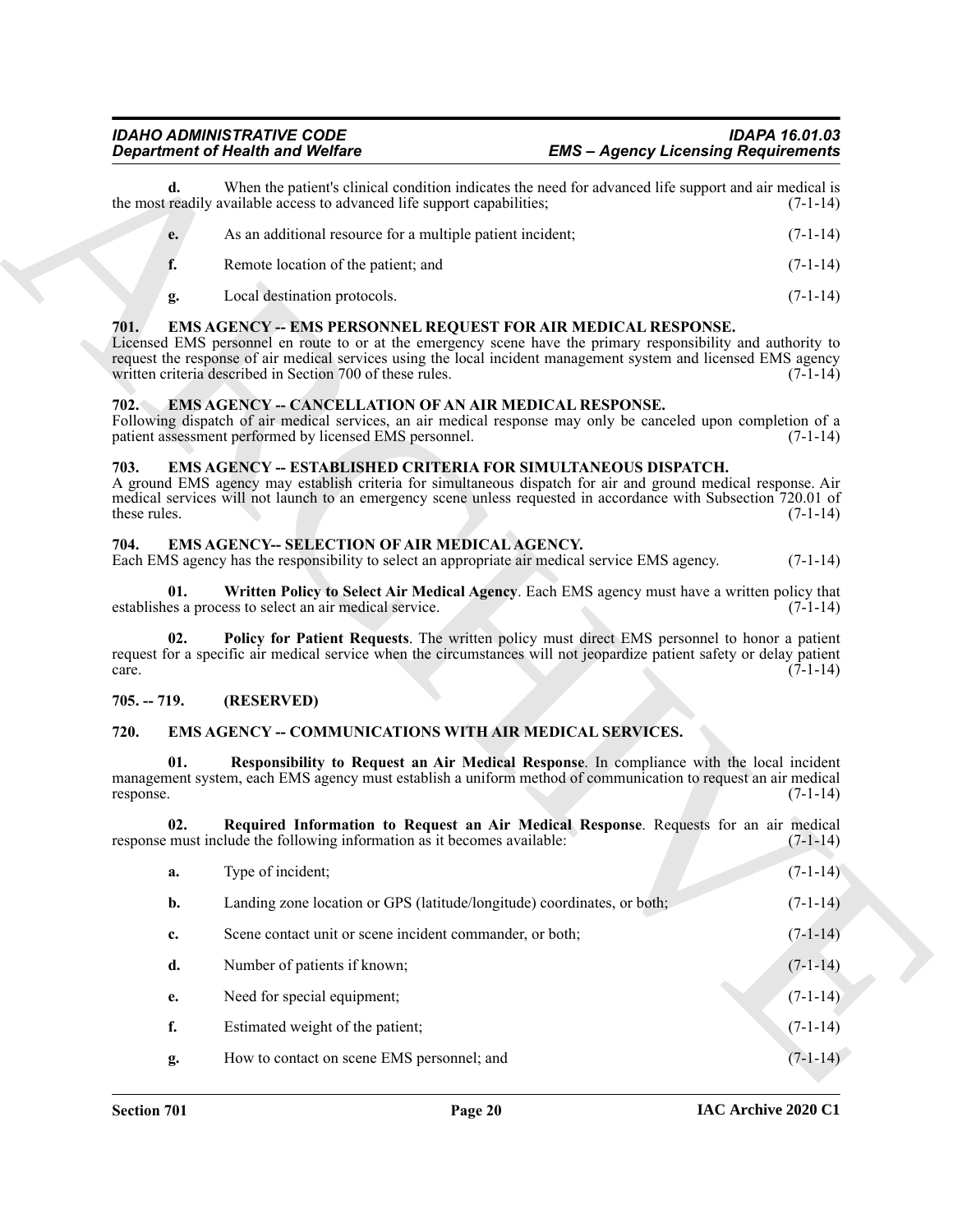<span id="page-20-8"></span>**h.** How to contact the landing zone officer. (7-1-14)

**03. Notification of Air Medical Response**. The air medical agency must notify the State EMS Communication Center within ten (10) minutes of launching an aircraft in response to a request for medical transport. Notification must include: (7-1-14)

**a.** The name of the requesting entity; (7-1-14)

**b.** Location of the landing zone; and (7-1-14)

<span id="page-20-7"></span><span id="page-20-6"></span>**c.** Scene contact unit and scene incident commander, if known. (7-1-14)

**ENS** — **ENS** — Appery Licensing Requirements<br> **ENS** — University the studies the studies of Air Medicine and second terms.<br>
B. B. Notification of Air Medicine and Solid Response. The attended superior made solid p. Solid **04. Estimated Time of Arrival at the Specified Landing Zone**. Upon receipt of a request for air medical emergency services, the air medical agency must provide the requesting entity with an estimated time of arrival (ETA) at the location of the specified landing zone. All changes to that ETA must immediately be reported to the requesting entity. ETAs are to be reported in clock time, specific to the appropriate time zone.  $(7$ the requesting entity. ETAs are to be reported in clock time, specific to the appropriate time zone.

**05. Confirmation of Air Medical Response Availability**. Upon receipt of a request for an air medical response, the air medical agency must inform the requesting entity whether the specified air medical unit is immediately available to respond. (7-1-14)

### <span id="page-20-0"></span>**721. -- 729. (RESERVED)**

### <span id="page-20-10"></span><span id="page-20-1"></span>**730. EMS AGENCY -- LANDING ZONE PROCEDURES FOR AIR MEDICAL RESPONSE.**

<span id="page-20-11"></span>**01. Establish Landing Zone Procedures**. A licensed ambulance or non-transport EMS agency in conjunction with an air medical agency must have written procedures for the establishment of a landing zone. These procedures must be compatible with the local incident management system. (7-1-14)

**02. Responsibilities of Landing Zone Officer**. The procedures for establishment of a landing zone must include identification of a Landing Zone Officer who is responsible for the following: (7-1-14)

<span id="page-20-13"></span>

| Landing zone preparation; |  | $(7-1-14)$ |
|---------------------------|--|------------|
| Landing zone safety; and  |  | $(7-1-14)$ |

<span id="page-20-12"></span>**c.** Communication between the ground EMS agency and the air medical agency. (7-1-14)

**03. Final Decision to Use Established Landing Zone**. The air medical pilot may refuse the use of an established landing zone. In the event of a pilot's refusal to land, the landing zone officer must initiate communications to identify an alternate landing zone. (7-1-14)

### <span id="page-20-15"></span><span id="page-20-2"></span>**731. EMS AGENCY -- REVIEW OF AIR MEDICAL RESPONSES.**

Each EMS agency must provide incident specific patient care related data identified and requested by the Department in the review of air medical response criteria. (7-1-14) in the review of air medical response criteria.

#### <span id="page-20-4"></span><span id="page-20-3"></span>**732. -- 799. (RESERVED)**

# <span id="page-20-14"></span>**EMS AGENCY INSPECTIONS**

**(Sections 800 - 899)**

### <span id="page-20-9"></span><span id="page-20-5"></span>**800. EMS AGENCY -- INSPECTIONS BY THE DEPARTMENT.**

Representatives of the Department are authorized to enter an agency's facility at reasonable times to inspect an agency's vehicles, equipment, response records, and other necessary items to determine that the EMS agency is in compliance with governing Idaho statutes and administrative rules. (7-1-14) compliance with governing Idaho statutes and administrative rules.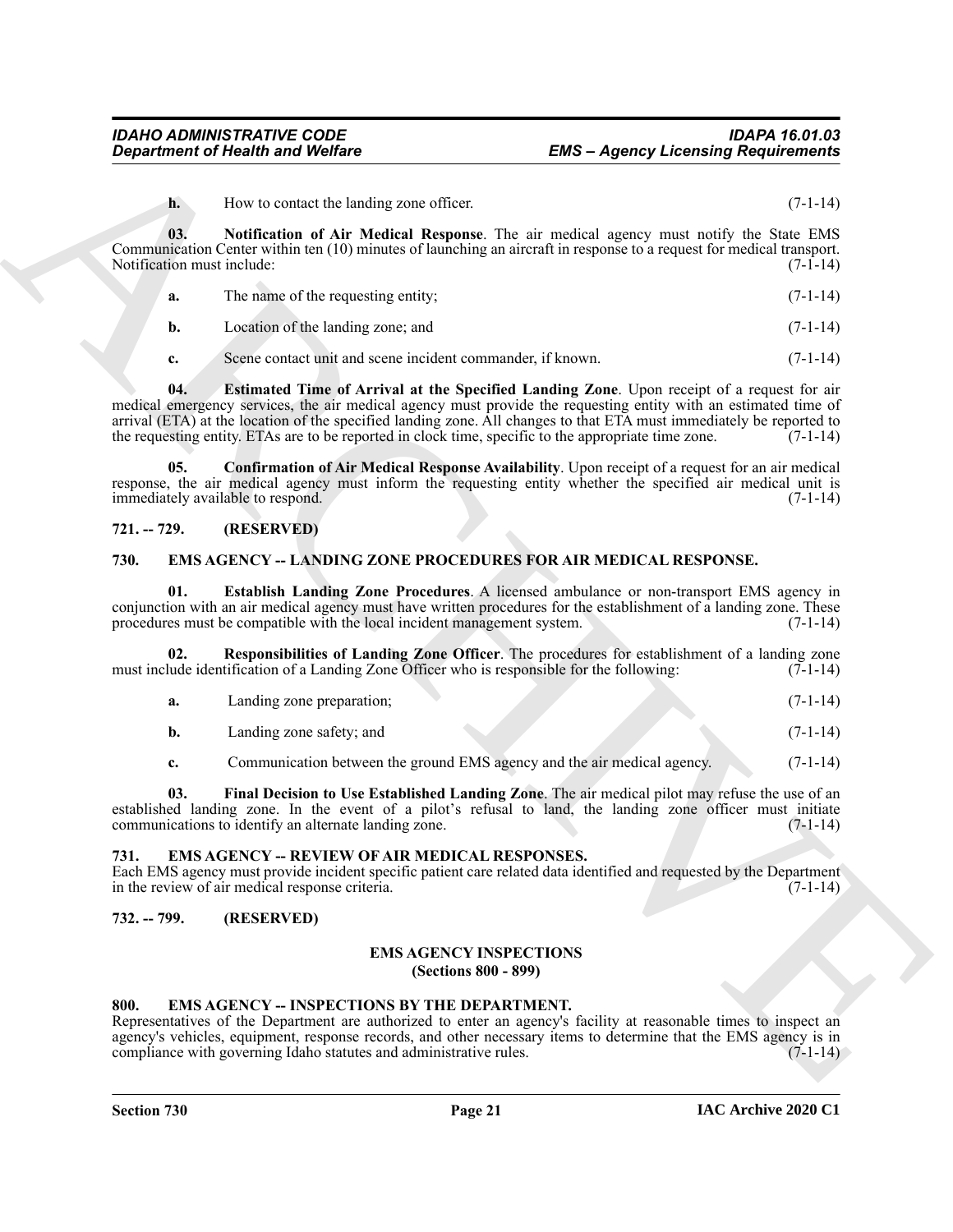### *IDAHO ADMINISTRATIVE CODE IDAPA 16.01.03 EMS – Agency Licensing Requirements*

### <span id="page-21-21"></span><span id="page-21-0"></span>**801. EMS AGENCY -- INSPECTION REQUESTS AND SCHEDULING.**

An applicant eligible for agency inspection must contact the Department to schedule an inspection. In the event that the acquisition of capital equipment, hiring or licensure of personnel is necessary for the inspection process, the applicant must notify the Department when ready for the inspection. (7-1-14)

#### <span id="page-21-22"></span><span id="page-21-1"></span>**802. EMS AGENCY -- INSPECTION TIMEFRAME AFTER NOTIFICATION OF ELIGIBILITY.**

An applicant must schedule and have an inspection completed within six (6) months of notification of eligibility by the Department. An application without an inspection completed within six (6) months is void and must be resubmitted as an initial application. (7-1-14)

### <span id="page-21-2"></span>**803. -- 804. (RESERVED)**

#### <span id="page-21-18"></span><span id="page-21-3"></span>**805. EMS AGENCY -- INITIAL AGENCY INSPECTION.**

The Department will perform an initial inspection, which is an integral component of the application process, to ensure the EMS Agency applicant is in compliance regarding the following: (7-1-14)

<span id="page-21-20"></span><span id="page-21-19"></span>**01. Validation of Initial Application**. Validate the information contained in the application. (7-1-14)

**02. Verification of Compliance**. Verify the applicant is in compliance with governing Idaho statutes and administrative rules. (7-1-14)

#### <span id="page-21-14"></span><span id="page-21-4"></span>**806. EMS AGENCY -- DEMONSTRATION OF CAPABILITIES DURING INSPECTION.**

The Department will review historical and current information during the annual, random and targeted inspections whereas an applicant must demonstrate the following during the initial inspection process:  $(7-1-14)$ 

<span id="page-21-16"></span>**01. Validation of Ability to Submit Data**. Each EMS agency applicant must demonstrate the ability to submit data described in Section 535 of these rules. (7-1-14)

<span id="page-21-15"></span>**02. Validation of Ability to Communicate**. Each EMS agency applicant must demonstrate the ability to communicate via radio with the state EMS communications center, local dispatch center, neighboring EMS agencies on which the applicant will rely for support, first response, air and ground patient transport, higher level patient care, or other purposes. (7-1-14)

#### <span id="page-21-5"></span>**807. -- 829. (RESERVED)**

<span id="page-21-13"></span><span id="page-21-6"></span>830. EMS AGENCY -- CONDITION THAT RESULTS IN VEHICLE OR AGENCY OUT OF SERVICE. Upon discovery of a condition during inspection that could reasonably pose an immediate threat to the safety of the public or agency staff, the Department may declare the condition unsafe and remove the vehicle or agency from service until the unsafe condition is corrected. (7-1-14)

#### <span id="page-21-7"></span>**831. -- 839. (RESERVED)**

#### <span id="page-21-17"></span><span id="page-21-8"></span>**840. EMS AGENCY -- EXEMPTIONS FOR AGENCIES CURRENTLY ACCREDITED BY A NATIONALLY RECOGNIZED PROFESSIONAL EMS ACCREDITATION AGENCY.**

**EXAMPLE OF NEW WAVE CONTINUES AND SCHEDULE LANG.**<br> **SERVICION WAVE CONTINUES AND SCHEDULE LANG.**<br>
SURFACE CONTINUES AND SCHEDULE CONTINUES AND SCHEDULE AND STRUCTURE CONTINUES IN the continues of the structure of the str Upon petition by the accredited agency, the Department will review the accreditation standards under which the accredited agency was measured and may waive specific duplicated annual inspection requirements where appropriate. If an external accreditation inspection is found to be more rigorous than that of the Department, the Department may elect to relax the frequency of Department annual inspections or waive Department annual inspections altogether. (7-1-14)

### <span id="page-21-10"></span><span id="page-21-9"></span>**841. -- 899. (RESERVED)**

#### <span id="page-21-23"></span>**EMS AGENCY LICENSURE PROCESS (Sections 900 - 999)**

#### <span id="page-21-12"></span><span id="page-21-11"></span>**900. EMS AGENCY -- APPLICATION FOR INITIAL LICENSURE.**

To be considered for initial EMS agency licensure an organization seeking licensure must request, complete, and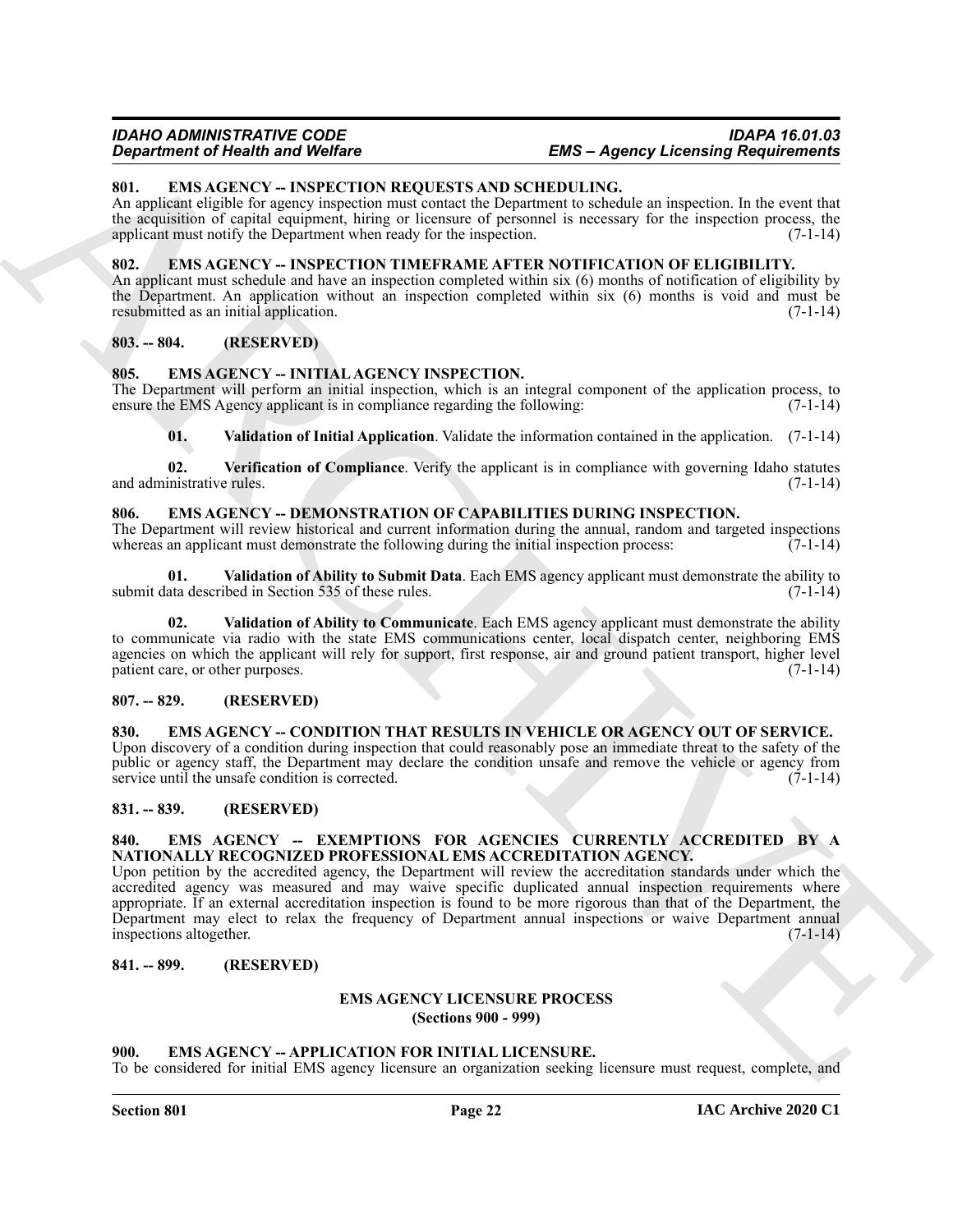#### <span id="page-22-9"></span><span id="page-22-0"></span>**901. EMS AGENCY -- LICENSURE EXPIRATION.**

#### <span id="page-22-1"></span>**902. -- 970. (RESERVED)**

#### <span id="page-22-13"></span><span id="page-22-12"></span><span id="page-22-11"></span><span id="page-22-2"></span>**971. LAPSED LICENSE.**

#### <span id="page-22-14"></span><span id="page-22-3"></span>**972. -- 979. (RESERVED)**

#### <span id="page-22-10"></span><span id="page-22-4"></span>**980. EMS AGENCY LICENSE -- NONTRANSFERABLE.**

#### <span id="page-22-6"></span><span id="page-22-5"></span>**981. CHANGES TO A CURRENT LICENSE.**

<span id="page-22-8"></span>

| An agency's officials must submit an agency update to the Department within sixty (60) days of any of the following |  |  |            |
|---------------------------------------------------------------------------------------------------------------------|--|--|------------|
| changes:                                                                                                            |  |  | $(7-1-14)$ |

|                  | <b>Department of Health and Welfare</b>                                                                                        |                                                                                                                                                                                                                       | <b>EMS</b> - Agency Licensing Requirements |  |  |
|------------------|--------------------------------------------------------------------------------------------------------------------------------|-----------------------------------------------------------------------------------------------------------------------------------------------------------------------------------------------------------------------|--------------------------------------------|--|--|
|                  |                                                                                                                                | submit the standardized EMS agency initial license application form provided by the Department.                                                                                                                       | $(7-1-14)$                                 |  |  |
| 901.             | <b>EMS AGENCY -- LICENSURE EXPIRATION.</b><br>month of issuance by the Department.                                             | Each EMS agency license, unless otherwise declared on the license, is valid for one (1) year from the end of the                                                                                                      | $(7-1-14)$                                 |  |  |
| $902. - 970.$    | (RESERVED)                                                                                                                     |                                                                                                                                                                                                                       |                                            |  |  |
| 971.             | <b>LAPSED LICENSE.</b>                                                                                                         |                                                                                                                                                                                                                       |                                            |  |  |
| 01.<br>valid.    |                                                                                                                                | Application Not Submitted Prior to Expiration of Current License. An agency that does not<br>submit a complete application as prescribed in these rules will be considered lapsed. The license will no longer be      | $(7-1-14)$                                 |  |  |
| 02.              |                                                                                                                                | Grace Period. No grace periods or extensions to an expiration date will be granted when an agency<br>has not submitted a completed renewal application within the timeframes described in Section 950 of these rules. | $(7-1-14)$                                 |  |  |
| 03.              |                                                                                                                                | Lapsed License. An agency that has a lapsed license cannot provide EMS services.                                                                                                                                      | $(7-1-14)$                                 |  |  |
| 04.              | initial licensure and is bound by the same requirements and processes as an initial applicant.                                 | To Regain Agency Licensure. An agency with a lapsed license will be considered an applicant for                                                                                                                       | $(7-1-14)$                                 |  |  |
| $972. - 979.$    | (RESERVED)                                                                                                                     |                                                                                                                                                                                                                       |                                            |  |  |
| 980.             | <b>EMS AGENCY LICENSE -- NONTRANSFERABLE.</b><br>An EMS agency license issued by the Department cannot be transferred or sold. |                                                                                                                                                                                                                       | $(7-1-14)$                                 |  |  |
| 981.<br>changes: | <b>CHANGES TO A CURRENT LICENSE.</b>                                                                                           | An agency's officials must submit an agency update to the Department within sixty (60) days of any of the following                                                                                                   | $(7-1-14)$                                 |  |  |
| 01.              | to the Department within sixty $(60)$ days of any of the following changes:                                                    | Changes Requiring Update to Department. An agency's officials must submit an agency update                                                                                                                            | $(7-1-14)$                                 |  |  |
| a.               | Changes made to the geographic coverage area by agency annexation;                                                             |                                                                                                                                                                                                                       | $(7-1-14)$                                 |  |  |
| b.               | removed for cause, a description of the cause must be included;                                                                | Licensed personnel added or removed from the agency affiliation roster. If licensed personnel are                                                                                                                     | $(7-1-14)$                                 |  |  |
| c.               | Vehicles or equipment added or removed from the agency;                                                                        |                                                                                                                                                                                                                       | $(7-1-14)$                                 |  |  |
| d.               | Changes to the agency communication plan or equipment;                                                                         |                                                                                                                                                                                                                       | $(7-1-14)$                                 |  |  |
| e.               | Changes to the agency dispatch agreement; or                                                                                   |                                                                                                                                                                                                                       | $(7-1-14)$                                 |  |  |
| f.               | Changes to the agency Medical Supervision Plan.                                                                                |                                                                                                                                                                                                                       | $(7-1-14)$                                 |  |  |
| 02.              | process described in Sections 900 through 922 of these rules:                                                                  | Changes Requiring Initial Licensure Application. When an agency decides to make any of the<br>following changes, it must submit an initial agency application to the Department and follow the initial application    | $(7-1-14)$                                 |  |  |
| a.               | Clinical level of licensed personnel it utilizes;                                                                              |                                                                                                                                                                                                                       | $(7-1-14)$                                 |  |  |
| b.               | Geographic coverage area changes, except by agency annexation;                                                                 |                                                                                                                                                                                                                       | $(7-1-14)$                                 |  |  |
| c.               |                                                                                                                                | A non-transport agency that intends to provide patient transport or an ambulance agency that                                                                                                                          |                                            |  |  |

<span id="page-22-7"></span>

| а. | Clinical level of licensed personnel it utilizes:              | $(7-1-14)$ |
|----|----------------------------------------------------------------|------------|
|    | Geographic coverage area changes, except by agency annexation; | $(7-1-14)$ |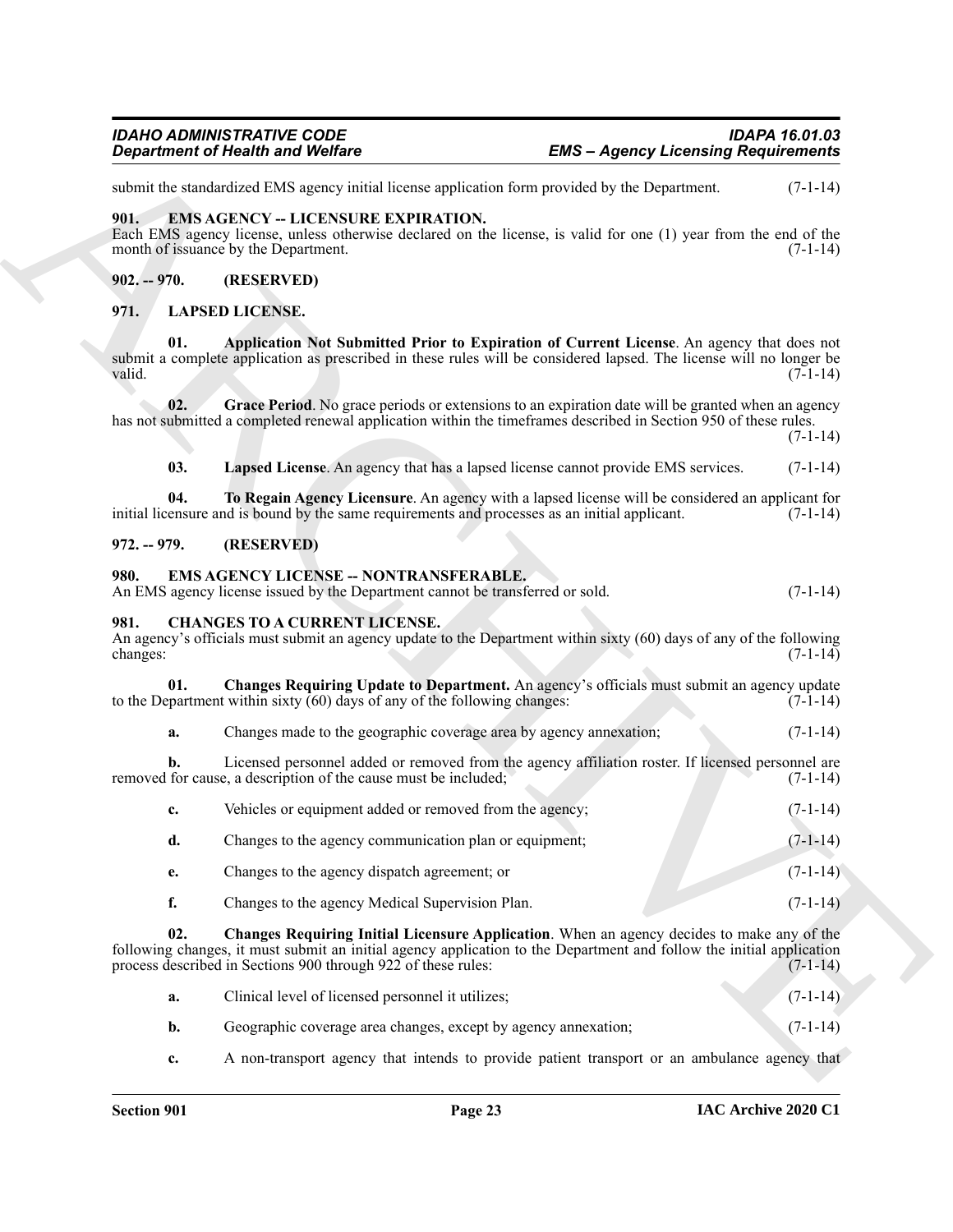| IDAHO ADMINISTRATIVE CODE        | IDAPA 16.01.03                             |
|----------------------------------|--------------------------------------------|
| Department of Health and Welfare | <b>EMS - Agency Licensing Requirements</b> |

| <b>Department of Health and Welfare</b> |                                                                                 | <b>EMS - Agency Licensing Requirements</b>                                                                                                                                                                                                                                                                                                |             |  |
|-----------------------------------------|---------------------------------------------------------------------------------|-------------------------------------------------------------------------------------------------------------------------------------------------------------------------------------------------------------------------------------------------------------------------------------------------------------------------------------------|-------------|--|
|                                         | intends to discontinue patient transport and become a non-transport agency; or  |                                                                                                                                                                                                                                                                                                                                           | $(7-1-14)$  |  |
| d.                                      | An agency that intends to add prehospital or transfer operational declarations. |                                                                                                                                                                                                                                                                                                                                           | $(7-1-14)$  |  |
| 982. -- 989.                            | (RESERVED)                                                                      |                                                                                                                                                                                                                                                                                                                                           |             |  |
| 990.                                    | TIME SENSITIVE EMERGENCY CERTIFICATION.                                         | The Department's EMS Bureau will certify an EMS Agency as a TSE Designated EMS Agency when such agency, upon proper application and verification, is found to meet the applicable designation criteria established in the Time<br>Sensitive Emergency System Standards Manual incorporated by reference under Section 004 of these rules. | $(3-20-20)$ |  |
| 991. -- 999.                            | (RESERVED)                                                                      |                                                                                                                                                                                                                                                                                                                                           |             |  |
|                                         |                                                                                 |                                                                                                                                                                                                                                                                                                                                           |             |  |

# <span id="page-23-0"></span>**982. -- 989. (RESERVED)**

#### <span id="page-23-3"></span><span id="page-23-2"></span><span id="page-23-1"></span>**990. TIME SENSITIVE EMERGENCY CERTIFICATION.**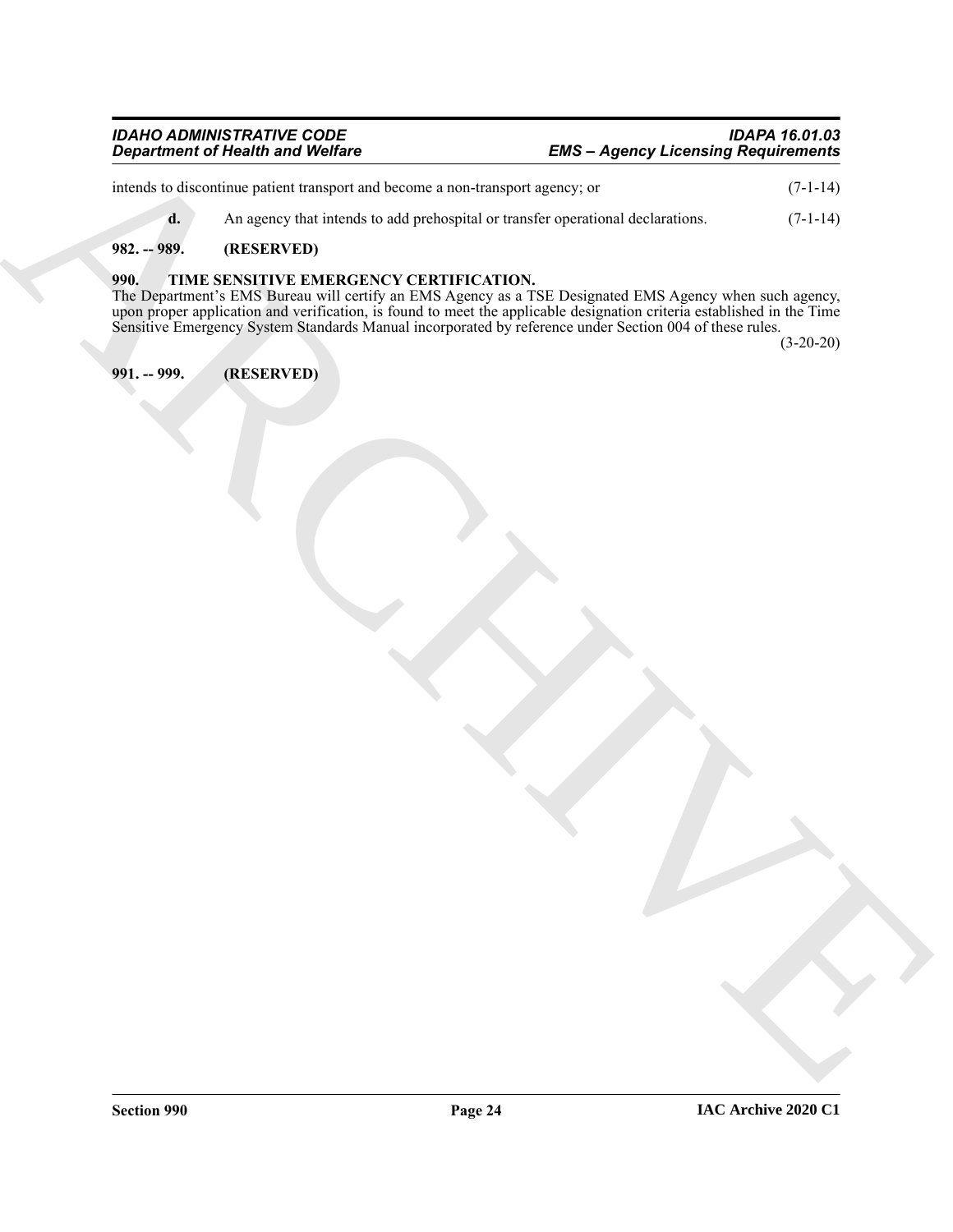# *Subject Index*

#### **A**

Administrative License Or Certification Action 5 Agency License Required 5 Air Medical Agency -- Operational Declarations 9 Air Medical Support 9 Air Medical Transfer 9 Air Medical Transport 9 Air Medical EMS Agency -- Equipment Requirements & Modifications 14 Configuration & Equipment Standards 14 FAA 135 Certification 14 Air Medical EMS Agency -- Patient Care Integration 17 Air Medical EMS Agency -- Patient Transport, Transfer, or Support 9 Support 9 Transfer 9 Transport 9 Air Medical EMS Agency -- Personnel Requirements 10 Personnel for Air Medical Agency 10 Personnel for Air Medical Support Agency 10 Air Medical EMS Agency -- Required Policies 17 Non-Discrimination Policy 17 Patient Destination Procedure 17 Safety Program Policy 18 Training Policy 18 Weather Turn Down Policy 17 Ambulance EMS Agency -- Patient Transport Or Transfer 9 Transfer 9 Transport 9 Ambulance EMS Agency -- Personnel Requirements 10 Ambulance Or Air Medical EMS Agency -- Petition For Waiver 16 Submit Petition for Waiver 16 Undue Hardship or Abandonment of Service Waiver -- Petition Content 16 Ambulance Or Air Medical EMS Agency -- Waiver Of Response Requirement 15 Abandonment of Service 15 Undue Hardship on Community 15 Ambulance-Based Clinicians -- Personnel Requirements 11 Agency Responsibilities for Ambulance-Based Clinicians 11

Ambulance-Based Clinician Certified by Department 11 Licensed Personnel Requirements & Ambulance-Based Clinicians 11 Maintaining an Ambulance-Based Clinician Certificate 11 Obtaining an Ambulance-Based Clinician Certificate 11 Revocation of an Ambulance-Based Clinician Certificate 11

### **C**

Changes To A Current License 23 Changes Requiring Initial Licensure Application 23 Changes Requiring Update to Department 23 Critical Care -- Personnel Requirements 11

# **D**

Definitions 5

**E** Eligibility For EMS Agency Licensure 6 EMS Agency -- Agreements, Plans, & Policies 16 EMS Agency -- Application For Initial Licensure 22 EMS Agency -- Cancellation Of An Air Medical Response 20 EMS Agency -- Clinical Levels 7 Air Medical 7 Air Medical Support 7 Ambulance 7 Non-transport 7 EMS Agency -- Communication Requirements 14 Air Medical EMS Agency 14 Ambulance EMS Agency 14 Non-transport EMS Agency 14 EMS Agency -- Communications With Air Medical Services 20 Confirmation of Air Medical

Response Availability 21 Estimated Time of Arrival at the Specified Landing Zone 21 Notification of Air Medical Response 21 Required Information to Request an Air Medical Response 20 Responsibility to Request an Air Medical Response 20 EMS Agency -- Condition That Results

In Vehicle Or Agency Out Of Service 22

[A](#page-4-13)dministration (According to [C](#page-22-8)ontinuous Angles Apple 1991) Angles (School Angles Angles Angles Angles Angles Angles Angles Angles Angles Angles Angles Angles Angles Angles Angles Angles Angles Angles Angles Angles Angles EMS Agency -- Criteria To Request An Air Medical Response 18 Clinical Conditions 19 Complications to Clinical Conditions 19 Operational Conditions for Air Medical Response 19 EMS Agency -- Demonstration Of Capabilities During Inspection 22 Validation of Ability to Communicate 22 Validation of Ability to Submit Data 22 EMS Agency -- Dispatch Requirements 14 EMS Agency -- EMS Personnel Request For Air Medical Response 20 EMS Agency -- Established Criteria For Simultaneous Dispatch 20 EMS Agency -- Exemptions For Agencies Currently Accredited By A Nationally Recognized Professional EMS Accreditation Agency 22 EMS Agency -- General Equipment Requirements & Modifications 13 Denial of an Equipment Modification Request 13 Equipment & Supplies 13 Modifications to an EMS Agency's Minimum Equipment List 13 Renewal of Equipment Modification 13 Review of an Equipment Modification Request 13 Safety & Personal Protective Equipment 13 EMS Agency -- General Personnel Requirements 10 Personnel Requirements for an Agency Utilizing Emergency Medical Dispatch 10 Personnel Requirements for EMS Agency Licensure 10 Personnel Requirements for Prehospital ALS 10 EMS Agency -- Ground Vehicle Safety Inspection Requirements 12 New Vehicle Inspection 12 Response Vehicle Involved in a Crash 12 Vehicle Inspection Records 13 Vehicle Inspection Standards 12 EMS Agency -- Initial Agency Inspection 22 Validation of Initial Application 22 Verification of Compliance 22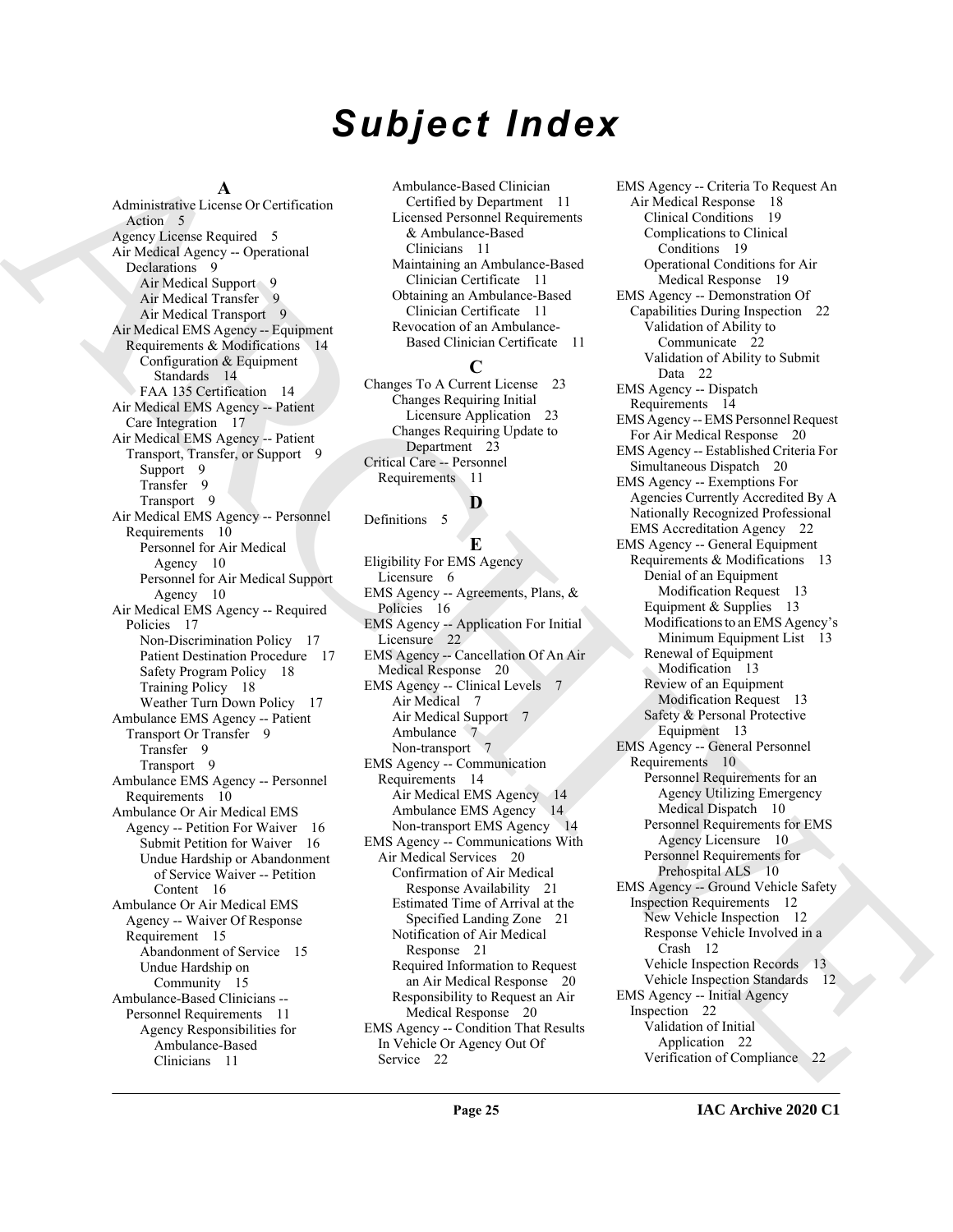[AR](#page-20-10)[C](#page-5-8)[H](#page-12-11)[I](#page-14-10)[V](#page-11-18)[E](#page-13-19) EMS Agency -- Inspection Requests & Scheduling 22 EMS Agency -- Inspection Timeframe After Notification Of Eligibility 22 EMS Agency -- Inspections By The Department 21 EMS Agency -- Landing Zone Procedures For Air Medical Response 21 Establish Landing Zone Procedures 21 Final Decision to Use Established Landing Zone 21 Responsibilities of Landing Zone Officer 21 EMS Agency -- License Duration 8 Limited 8 Ongoing 8 Seasonal 8 EMS Agency -- Licensure Expiration 23 EMS Agency -- Medical Supervision Requirements 16 EMS Agency -- Minimum Equipment Inspection Requirements 12 EMS Agency -- Patient Care Integration 16 Cooperative Agreement for Non-Transport Agency 16 Cooperative Agreements for Common Geographic Coverage Area 16 EMS Agency -- Planned Deployment Agreements 17 Chief Administrative Officials 17 Equipment & Medication 17 Geographic Locations & Services 17 Medical Directors 17 Medical Supervision 17 Patient Integration of Care 17 Patient Transport 17 Quality Assurance 17 Shared Resources 17 EMS Agency -- Records, Data Collection, & Submission Requirements 16 EMS Agency -- Response Requirements & Waivers 14 EMS Agency -- Service Types 7 Air Medical Agency Service Types 7 Ground Agency Service Types 7 EMS Agency -- Vehicle Requirements 12 Condition of Response

Vehicles 12 Configuration & Standards for EMS Response Vehicles 12 Location of Emergency Response Vehicles 12 Motor Vehicle Licensing Requirements 12 Quantity of Response Vehicles 12 EMS Agency Agreements, Plans, & Policies 16 EMS Agency General Licensure Requirement 5 EMS Agency Inspections 21 EMS Agency License -- Nontransferable 23 EMS Agency-- Licensing Model 6 EMS Agency License Models 6 EMS Agency Providing Both Air Medical & Ground-Based EMS Services 6 Licensing an EMS Agency 6 Multiple Organization EMS Agency 6 EMS Agency Licensure Model 6 EMS Agency Licensure Process 22 EMS Agency Requirements & Waivers 13 EMS Agency-- Selection Of Air Medical Agency 20 Policy for Patient Requests 20 Written Policy to Select Air Medical Agency 20 EMS Agency Utilization of Air Medical Services 18 EMS Agency Vehicle Requirements 12 EMS Agengy -- Review Of Air Medical Responses 21 Exemption Of EMS Agency Licensure 5 Emergency, Natural, or Man-made Disaster 6 Interstate Compact with Idaho 6 Transfer of Patient From Out-of-State Medical Facility 6 Transport of Patient From Out-of-State Emergency Scene 6 **G**

Ground EMS Agency -- Operational Declarations 8 Community Health EMS 8 Hospital 8 Non-Public 8 Prehospital 8 Prehospital Support 8 Standby 8

#### Transfer 8

**I** Incorporation By Reference 5 Investigation Of Complaints For EMS Licensing Violations 5

#### **L**

Lapsed License 23 Application Not Submitted Prior to Expiration of Current License 23 Grace Period 23 To Regain Agency Licensure 23 Legal Authority 5

# **N**

Non-Transport EMS Agency -- Patient Movement 9 Accessibility of Emergency Scene 10 Licensed Personnel Level 10 Rendezvous with Transport EMS Agency 10 Report Patient Movement 10 Non-Transport EMS Agency -- Petition For Waiver 15 Not Populated on a 24-Hour or Daily Basis -- Petition Content 15 Renewal of Waivers 15 Submit Petition for Waiver 15 Undue Hardship or Abandonment of Service Waiver -- Petition Content 15 Waiver Declared on Initial Application 15 Non-Transport EMS Agency -- Vehicles 12 Non-Transport EMS Agency -- Waiver Of Response Requirement 14 Abandonment of Service 15 Not on Daily Basis Per Year 14 Not Populated on 24-Hour Basis 14 Undue Hardship on Community 14

### **P**

Personnel Requirements for EMS Agency Licensure 10 Planned Deployment -- Personnel Requirements 11

**S**

Services Provided By A Licensed EMS Agency 6